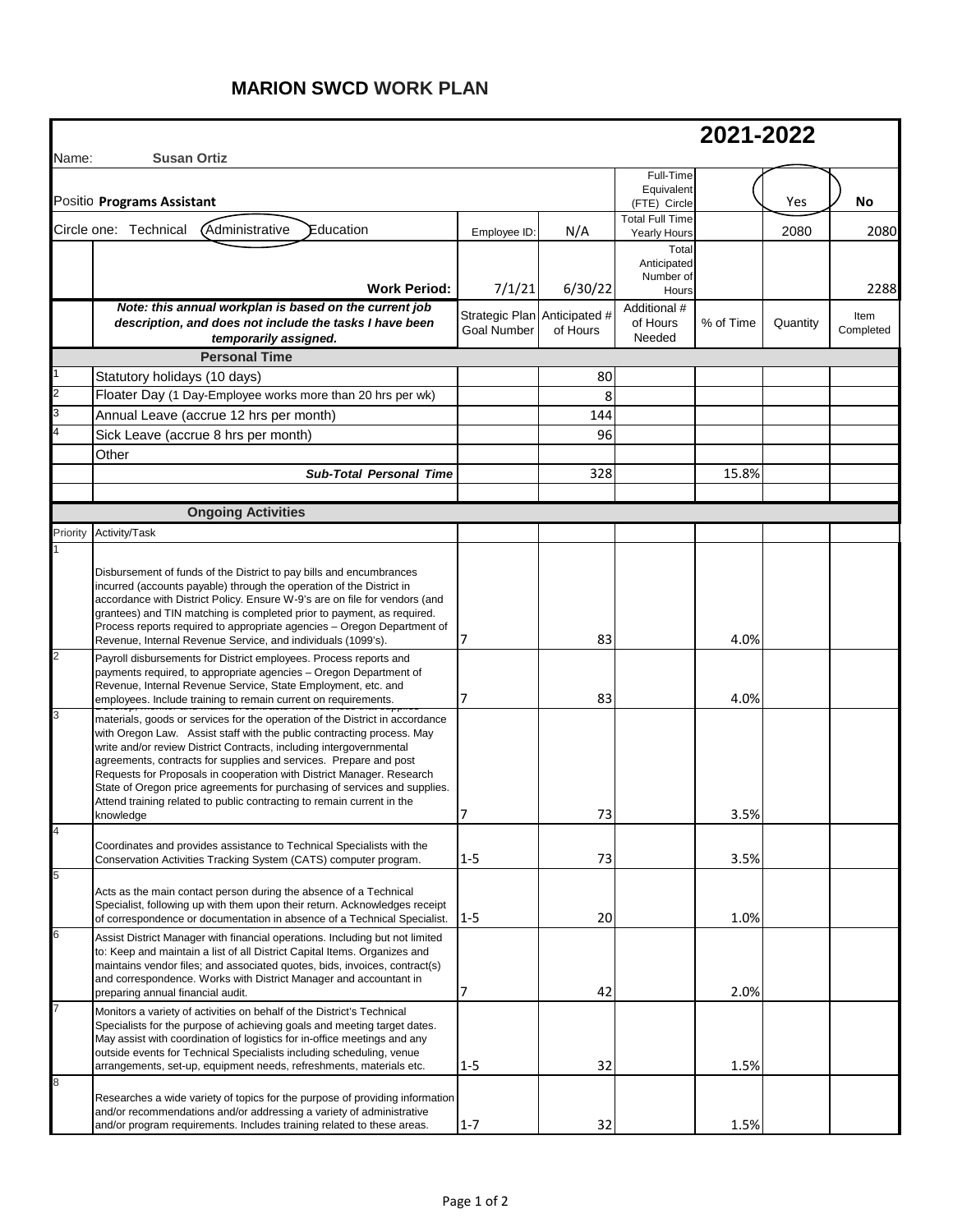|                | Represent the District at various meetings and functions. Representation<br>may be required outside the normal workday and may require overnight<br>travel.                                                                                                                                                                                                                                                                                                                                                                                                                                                                                                                            | $1 - 7$              | 20   |     | 1.0%          |  |
|----------------|----------------------------------------------------------------------------------------------------------------------------------------------------------------------------------------------------------------------------------------------------------------------------------------------------------------------------------------------------------------------------------------------------------------------------------------------------------------------------------------------------------------------------------------------------------------------------------------------------------------------------------------------------------------------------------------|----------------------|------|-----|---------------|--|
| 10             | Coordinates a variety of projects, functions, and/or program components for<br>the purpose of completing activities and/or delivering services. Responds to<br>a variety of inquiries from internal and external parties for the purpose of<br>providing information or direction and/or facilitating communication among<br>parties.                                                                                                                                                                                                                                                                                                                                                  | $1 - 7$              | 42   |     | 2.0%          |  |
| 11             | Maintains a wide variety of manual and electronic document files and<br>records for the purpose of providing up-to-date information and/or historical<br>reference in accordance with established administrative guidelines and<br>legal requirements. Assist with implementation of policies, regular reviews<br>are completed, and remain current to laws.                                                                                                                                                                                                                                                                                                                           |                      | 62   |     | 3.0%          |  |
| 12             | Performs other related duties as assigned for the purpose of ensuring the<br>efficient and effective functioning of the District's Technical Specialists, and<br>occasionally for operational staff such as the District Manager                                                                                                                                                                                                                                                                                                                                                                                                                                                       | $1 - 7$              | 20   |     | 1.0%          |  |
| 13             | District Committee(s) provides assistance and/or leads one or more<br>committee for the purposes of furthering the needs of the District.                                                                                                                                                                                                                                                                                                                                                                                                                                                                                                                                              | $1 - 7$              | 32   |     | 1.5%          |  |
|                | Sub-Total Ongoing Activity                                                                                                                                                                                                                                                                                                                                                                                                                                                                                                                                                                                                                                                             |                      | 614  | 0   | 29.5%         |  |
|                | <b>Project or Program Activities</b>                                                                                                                                                                                                                                                                                                                                                                                                                                                                                                                                                                                                                                                   |                      |      |     |               |  |
| Priority       | Activity/Task                                                                                                                                                                                                                                                                                                                                                                                                                                                                                                                                                                                                                                                                          |                      |      |     |               |  |
|                | Grants Coordinator for LAP, SPG and other district grant programs.<br>Performs grant program management including screening proposals for<br>basic completeness and handles related follow-up, works with outside<br>review team to review and rank applications, schedules meetings for<br>application and program review, award notifications, grant agreements,<br>maintaining schedule of grantee reporting deadlines, and ensuring grantee<br>compliance for the grant programs. Develops, proofreads and edits various<br>program related grant documents. Maintains filing system for the<br>programs. Ensures required audits of finished grant projects are completed. 1-5, 7 |                      | 931  | 62  | 44.8%         |  |
| $\overline{2}$ | Maintains tracking/filing system for technical information and internal and                                                                                                                                                                                                                                                                                                                                                                                                                                                                                                                                                                                                            |                      | 83   | 52  | 4.0%          |  |
|                | external grant programs.<br>Foundant Grant Lifecyle Manager Platform - creating/updating applications<br>and processes within the platform for CLEAR, LAP, Cover Crop and SPG.<br>Platform will provide an on-line grant application platform along with a grant<br>tracking database to accept, evaluate, track, respond to applications for our<br>internal grants                                                                                                                                                                                                                                                                                                                   | $1-5, 7$<br>$1-5, 7$ | 208  | 208 | 10.0%         |  |
|                | Submits reporting and/or reports for external grants. If information is<br>needed for a report from District personnel, advises appropriate personnel<br>of the information required for reports to be filed on time.                                                                                                                                                                                                                                                                                                                                                                                                                                                                  | $1-5, 7$             | 20   |     | 1.0%          |  |
|                | Grants Coordinator (Team Leader) for the Lower Willamette East Small<br>Grant Team. Coordinates team grant submissions, team meeting, writes<br>grant agreements, responsible for grant tracking and biennial reporting,<br>primary liason between OWEB and grantees, team outreach, training and<br>assistance with reporting for team members.                                                                                                                                                                                                                                                                                                                                       | $1-5, 7$             | 52   |     | 2.5%          |  |
| 6              | Program Lead/Fiscal Agent - OWEB SG program for MSWCD. Performs<br>application scoring, participates in team meetings, prepares reports on<br>behalf of District, acts as fiscal agent for Marion SWCD on OWEB SG's.                                                                                                                                                                                                                                                                                                                                                                                                                                                                   | $1-5, 7$             | 52   |     | 2.5%          |  |
|                |                                                                                                                                                                                                                                                                                                                                                                                                                                                                                                                                                                                                                                                                                        |                      |      |     |               |  |
|                | <b>Sub-Total Project Activity</b>                                                                                                                                                                                                                                                                                                                                                                                                                                                                                                                                                                                                                                                      |                      | 1346 | 322 | 0.0%<br>64.7% |  |
|                |                                                                                                                                                                                                                                                                                                                                                                                                                                                                                                                                                                                                                                                                                        |                      |      |     |               |  |
|                | TOTALS FROM ONGOING AND PROJECT ACTIVITIES                                                                                                                                                                                                                                                                                                                                                                                                                                                                                                                                                                                                                                             |                      | 1960 | 322 | 94.2%         |  |
|                | <b>Employee Goals for Fiscal Year</b>                                                                                                                                                                                                                                                                                                                                                                                                                                                                                                                                                                                                                                                  |                      |      |     |               |  |
|                | Assist Tech Staff to more fully utilize CATS for new clients, project<br>development, update archive client information to include past grants                                                                                                                                                                                                                                                                                                                                                                                                                                                                                                                                         |                      |      |     |               |  |
| 2              |                                                                                                                                                                                                                                                                                                                                                                                                                                                                                                                                                                                                                                                                                        |                      |      |     |               |  |
|                |                                                                                                                                                                                                                                                                                                                                                                                                                                                                                                                                                                                                                                                                                        |                      |      |     |               |  |
|                |                                                                                                                                                                                                                                                                                                                                                                                                                                                                                                                                                                                                                                                                                        |                      |      |     |               |  |
| 6              |                                                                                                                                                                                                                                                                                                                                                                                                                                                                                                                                                                                                                                                                                        |                      |      |     |               |  |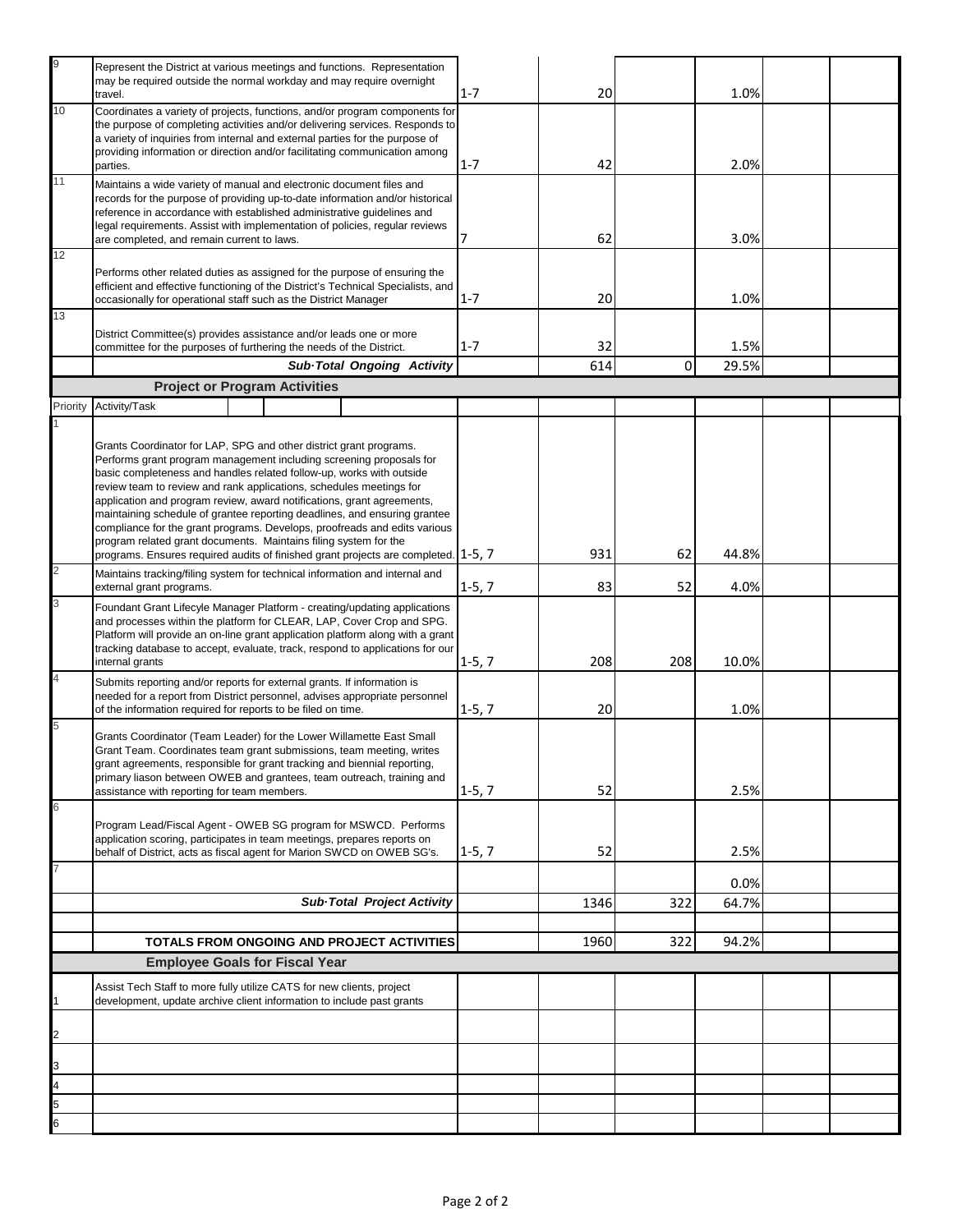| Name:       | <b>Brandon Bishop</b>                                      |                                  |                           |                                            |              |                |                  |
|-------------|------------------------------------------------------------|----------------------------------|---------------------------|--------------------------------------------|--------------|----------------|------------------|
| Position:   | <b>Agricultural Conservation Planner</b>                   |                                  |                           | Full-Time<br>Equivalent<br>(FTE) Circle    |              | Yes            | งด               |
| Circle one: | Technical<br><b>A</b> dministrative<br>Education           | Employee ID:                     | N/A                       | <b>Total Full Time</b><br>YearlyHours      |              | 2080           |                  |
|             | <b>Work Period:</b>                                        | 7/1/21                           | 6/30/22                   | Total<br>Anticipated<br>Number of<br>Hours |              | 2080           |                  |
|             |                                                            | Strategic<br>Plan Goal<br>Number | Anticipated<br># of Hours | Addiitional #<br>of Hours<br>Needed        | % of<br>Time | Quantity       | Item<br>Complete |
|             | <b>Personal Time</b>                                       |                                  |                           |                                            |              |                |                  |
|             | Statutory holidays (10 days)                               | 7                                | 80                        |                                            | 41%          | N/A            |                  |
| 2           | Floater Day (1 Day-Employee works more than 20 hrs per wk) | 7                                | 8                         |                                            | 4%           | N/A            |                  |
| 3           | <b>Annual Leave</b>                                        | 7                                | 80                        |                                            | 37%          | N/A            |                  |
| 4           | <b>Sick Leave</b>                                          | 7                                | 40                        |                                            | 19%          | N/A            |                  |
|             | Other                                                      |                                  |                           |                                            |              |                |                  |
|             | <b>Sub-Total Personal Time</b>                             |                                  | 208                       |                                            | 100%         | N/A            |                  |
|             | <b>Ongoing Activities</b>                                  |                                  |                           |                                            |              |                |                  |
| Priority    | Activity/Task                                              |                                  |                           |                                            |              |                |                  |
| 1           | New client techincal assistance / recruitment              | 1 thru 6                         | 300                       |                                            | 22.3%        | 20             |                  |
| 2           | Existing client technical assistance and cons. Planning    | 1 thru 6                         | 400                       |                                            | 29.8%        | N/A            |                  |
| 3           | <b>Trainings</b>                                           | 1 thru 7                         | 80                        |                                            | 6.0%         | 5              |                  |
| 4           | General conservation planning                              | 1 thru 6                         | 120                       |                                            | 8.9%         | N/A            |                  |
| 5           | District operations/Admin operations                       | 7                                | 100                       |                                            | 7.4%         | N/A            |                  |
| 6           | Soil Health promotion and education                        | 1,4,6                            | 20                        |                                            | 1.5%         | N/A            |                  |
| 7           | Social Media outreach content                              | 1,2,4,6,7                        | 80                        |                                            | 6.0%         | N/A            |                  |
| 8           | <b>Targeted Meetings and Events</b>                        | 1 thru 7                         | 120                       |                                            | 8.9%         | $\overline{2}$ |                  |
| 9           | GIS mapping; new clients and on going technical            | 1 thru 6                         | 50                        |                                            | 3.7%         | N/A            |                  |
| 10          | CATS general data input                                    | 7                                | 40                        |                                            | 3.0%         | N/A            |                  |
| 11          | Web Soil Survey mapping                                    | 1 thru 7                         | 18                        |                                            | 1.3%         | N/A            |                  |
| 12          | Other duties as assigned                                   | 1 thru 7                         | 16                        |                                            | 1.2%         | N/A            |                  |
|             |                                                            |                                  |                           |                                            |              |                |                  |
|             |                                                            |                                  |                           |                                            |              |                |                  |
|             |                                                            |                                  |                           |                                            |              |                |                  |
|             |                                                            |                                  |                           |                                            |              |                |                  |
|             |                                                            |                                  |                           |                                            |              |                |                  |
|             |                                                            |                                  |                           |                                            |              |                |                  |
|             |                                                            |                                  |                           |                                            |              |                |                  |
|             | <b>Sub-Total Ongoing Activity</b>                          |                                  | 1344                      |                                            | 100.0%       |                |                  |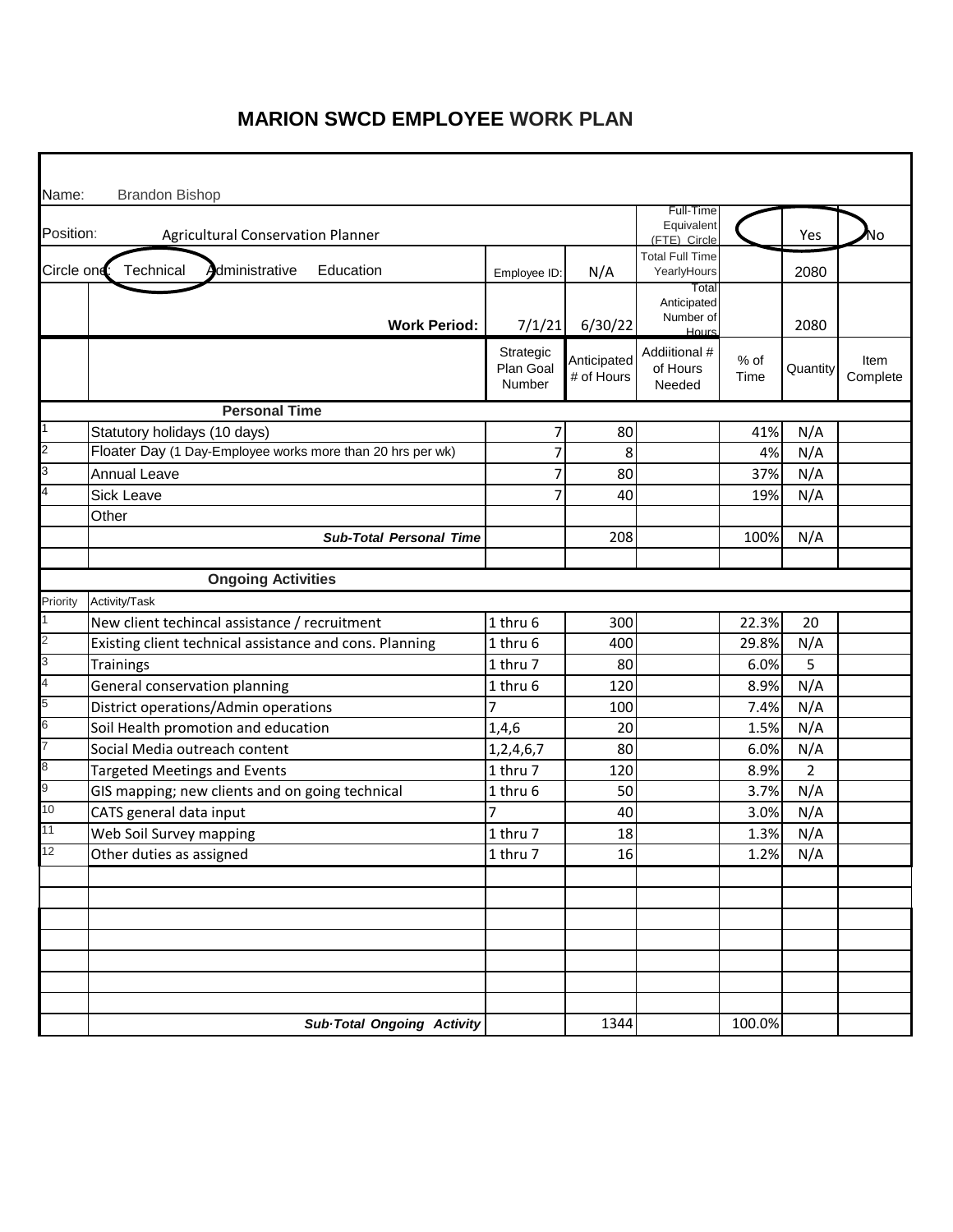|                | <b>Project or Program Activities</b>                                          |              |     |      |                |  |
|----------------|-------------------------------------------------------------------------------|--------------|-----|------|----------------|--|
| Priority       | Activity/Task                                                                 |              |     |      |                |  |
|                | New LAP work and grant writing                                                | 1 thru 7     | 300 | 57%  | 20             |  |
|                | Previous LAP and OWEB audits                                                  | 6, 7         | 58  | 11%  | $\overline{2}$ |  |
| 3              | OWEB general work and grant writing                                           | $1$ thru $7$ | 50  | 9%   | $\overline{2}$ |  |
| $\overline{4}$ | ODA: SIA work                                                                 | 1 thru 7     | 100 | 19%  | N/A            |  |
| 5              | <b>ODA: Reporting</b>                                                         | 1 thru 7     | 20  | 4%   | N/A            |  |
|                |                                                                               |              |     |      |                |  |
|                |                                                                               |              |     |      |                |  |
|                |                                                                               |              |     |      |                |  |
|                |                                                                               |              |     |      |                |  |
|                |                                                                               |              |     |      |                |  |
|                |                                                                               |              |     |      |                |  |
|                |                                                                               |              |     |      |                |  |
|                |                                                                               |              |     |      |                |  |
|                |                                                                               |              |     |      |                |  |
|                | <b>Sub-Total Project Activity</b>                                             |              | 528 | 100% |                |  |
|                |                                                                               |              |     |      |                |  |
|                | <b>TOTALS FROM ONGOING AND PROJECT ACTIVITIES</b>                             |              |     |      |                |  |
|                | <b>Employee Goals for Fiscal Year</b>                                         |              |     |      |                |  |
|                | Continue to recruit and retain LAP participants                               |              |     |      |                |  |
|                | Develop Projects in SIA Area                                                  |              |     |      |                |  |
| 3              | Develop relationships in targeted areas of district                           |              |     |      |                |  |
|                | Develop relationships with vendors and suppliers of conservation materials    |              |     |      |                |  |
| 5              | Improve technical assistance abilities in drainage and pasture management     |              |     |      |                |  |
| 6              | Increase livestock client participation in programs                           |              |     |      |                |  |
|                | Focus on crop production issues: irrigation, water management and soil health |              |     |      |                |  |
|                |                                                                               |              |     |      |                |  |

2019 - Updated Strategic Plan

- 1 Water Quality
- 2 Water Quantity
- 3 Wetlands / Riparian
- 4 Soil
- 5 Native and Invasive Plant Management
- 6 Education
- 7 District Operations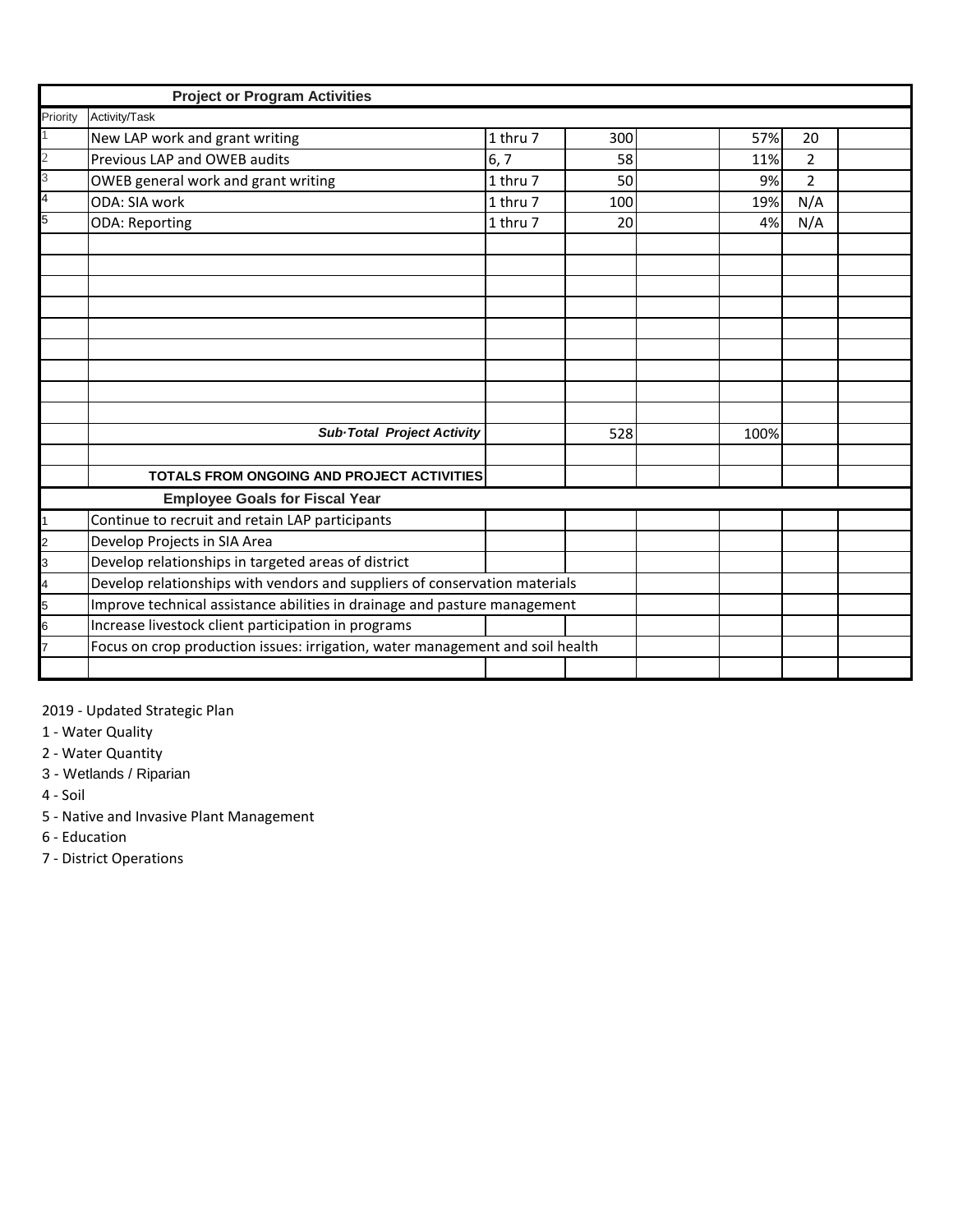|                         | <b>MARION SWCD EMPLOYEE WORK PLAN</b>                                                                                                                                                      |                                      |                           |                                             |          |                  |
|-------------------------|--------------------------------------------------------------------------------------------------------------------------------------------------------------------------------------------|--------------------------------------|---------------------------|---------------------------------------------|----------|------------------|
| Name:                   | Jenny Meisel                                                                                                                                                                               |                                      |                           |                                             |          |                  |
| Position:               | Native and Invasive Plant Specialist                                                                                                                                                       |                                      |                           | Full-Time<br>Equivale<br>nt (FTE)<br>Circle | Ye:      | No               |
|                         |                                                                                                                                                                                            |                                      |                           | <b>Total Full</b>                           |          |                  |
| Circle one:             | Technical<br>Administrative<br>Education                                                                                                                                                   | Employee ID:                         | N/A                       | Time<br>YearlyHo<br>urs                     | 2080     |                  |
|                         |                                                                                                                                                                                            |                                      |                           | Total<br>Anticipate<br>d                    |          |                  |
|                         | <b>Work Period:</b>                                                                                                                                                                        | 7/1/21                               | 6/30/22                   | Number<br>of Hours                          | 1872     | 90%              |
|                         |                                                                                                                                                                                            | Strategic Plan<br><b>Goal Number</b> | Anticipated<br># of Hours | % of<br>Time                                | Quantity | Item<br>Complete |
|                         | <b>Personal Time</b>                                                                                                                                                                       |                                      |                           |                                             |          |                  |
|                         | Statutory holidays (10 days)                                                                                                                                                               |                                      | 80                        | 4.3                                         |          |                  |
| $\overline{2}$          | Floater Day (1 Day-Employee works more than 20 hrs per wk)                                                                                                                                 |                                      | 8                         | 0.4                                         |          |                  |
| 3                       | Annual Leave (10.8 hours/month)                                                                                                                                                            |                                      | 100                       | 5.3                                         |          |                  |
|                         | Sick Leave (7.2 hours/month)                                                                                                                                                               |                                      | 50                        | 2.7                                         |          |                  |
|                         | Other<br><b>Sub-Total Personal Time</b>                                                                                                                                                    |                                      | 238                       | 12.7                                        |          |                  |
|                         | <b>Ongoing Activities</b>                                                                                                                                                                  |                                      |                           |                                             |          |                  |
| Priority                | Activity/Task                                                                                                                                                                              |                                      |                           |                                             |          |                  |
|                         |                                                                                                                                                                                            |                                      |                           |                                             |          |                  |
|                         | Administration: Maintain files, annual meeting; assist with<br>interviewing and hiring employees; answer phone                                                                             | 8                                    | 30                        | 1.6                                         |          |                  |
| 2                       | Coordinate annual native plant sale (see hours below)                                                                                                                                      | 1, 3, 4, 5, 6, 7, 8                  |                           |                                             |          |                  |
| 3                       | Coordinate Native and Invasive Plant Programs (hours<br>below)                                                                                                                             | 1, 3, 4, 5, 6, 7, 8                  |                           |                                             |          |                  |
| 4                       | <b>Attend Staff meetings</b>                                                                                                                                                               | 8                                    | 100                       | 5.3                                         | 100      |                  |
| 5                       | Attend Trainings not related to specific topic below; ie<br>computer, first aid, etc.                                                                                                      | 8                                    | 16                        | 0.9                                         | 3        |                  |
|                         | <b>Sub-Total Ongoing Activity</b>                                                                                                                                                          |                                      | 146                       | 7.8                                         |          |                  |
|                         | <b>Project or Program Activities</b>                                                                                                                                                       |                                      |                           |                                             |          |                  |
| Priority                | Activity/Task                                                                                                                                                                              |                                      |                           |                                             |          |                  |
|                         | <b>Native Plant Sale</b><br>coordinate volunteers and staff at plant sale                                                                                                                  |                                      |                           |                                             |          |                  |
| $\overline{\mathbf{c}}$ | Work with vendors to order and secure plant material;<br>work with Bauman's to secure venue                                                                                                | 6, 7, 8<br>5,6,8                     | 20<br>20                  | 1.1<br>1.1                                  |          |                  |
| 3                       | Develop plant list and create documents for the plant sale:                                                                                                                                | 1, 3, 4, 5, 6, 7                     | 10                        | 0.5                                         | 6        |                  |
|                         | advertising flyers, handouts, newsletter articles, etc.<br>Coordinate online plant sales. Input plant information into                                                                     |                                      |                           |                                             |          |                  |
|                         | Square website. Manage orders and stock; coordinate<br>plant pick up                                                                                                                       | 5,6,7,8                              | 40                        | 2.1                                         |          |                  |
| 4                       | advertising and outreach for plant sale: create press<br>release, prepare documents for media, talk to media,<br>submit plant sale information to online media outlets and<br>partners etc | 5,6,7,8                              | 10                        | 0.5                                         |          |                  |
| 5                       | set up/take down and gather material, put together online<br>plant orders; supplies and pick up plants for plant sale                                                                      | 5,6,7,8                              | 50                        | 2.7                                         |          |                  |
| 6                       | create/organize labels and signage for plants                                                                                                                                              | 5,6,7                                | 8                         | 0.4                                         |          |                  |
|                         | <b>Subtotal: Native Plant Sale</b>                                                                                                                                                         |                                      | 158                       | 8.4                                         |          |                  |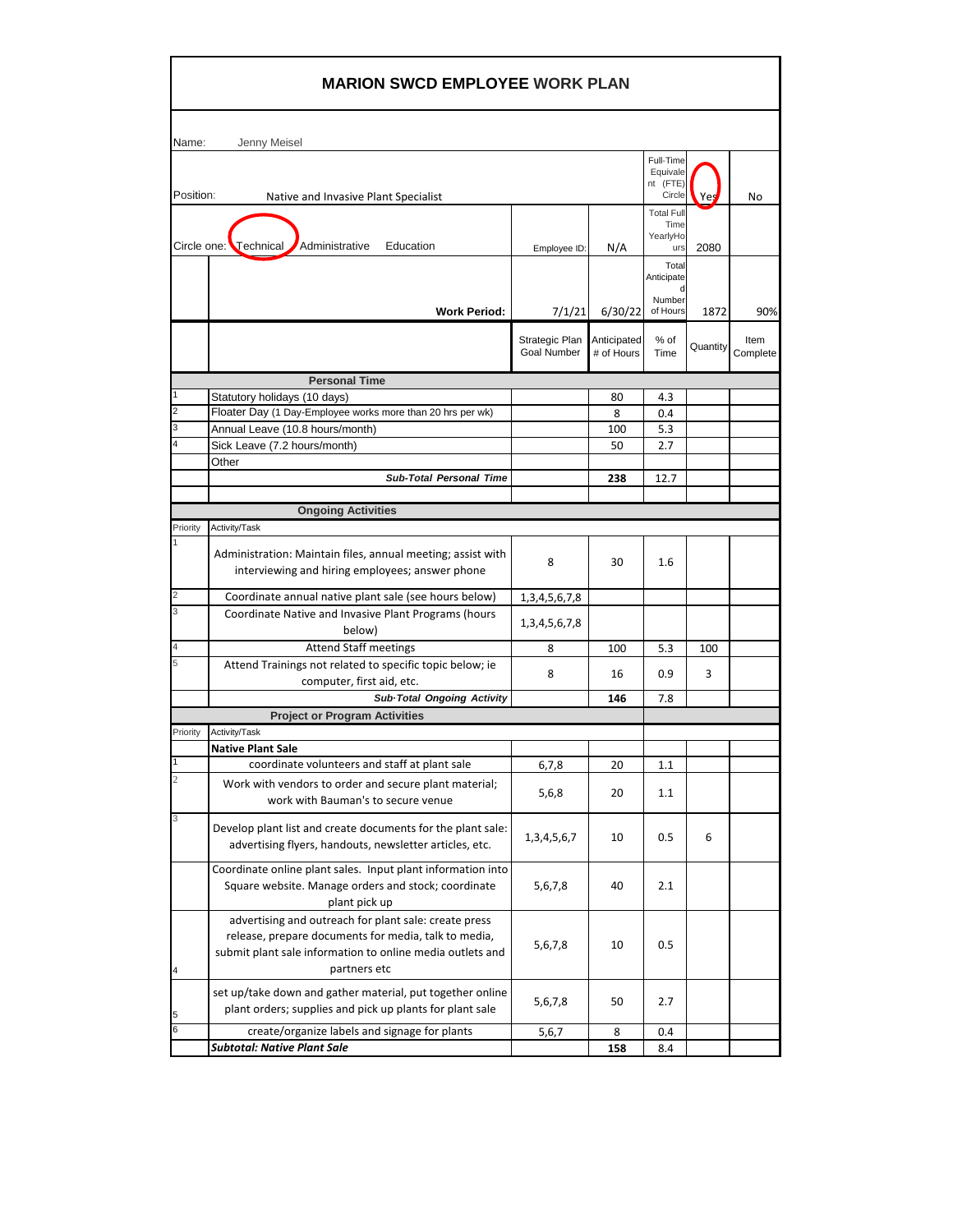|                | <b>Native Plant Program</b>                                                  |                        |     |     |                |  |
|----------------|------------------------------------------------------------------------------|------------------------|-----|-----|----------------|--|
|                | Promote the use of native plants in the urban and rural                      |                        |     |     |                |  |
|                | landscape by providing technical assistance to the public                    |                        |     |     |                |  |
|                | and staff regarding native plants; pollinators, wildlife, etc                | 1,2,3,4,5,6,7,8        | 30  | 1.6 |                |  |
|                | (phone calls, emails, site visits, plant ID assistance); track               |                        |     |     |                |  |
|                | activity using CATS program                                                  |                        |     |     |                |  |
|                | develop newsletter articles, presentations and documents                     |                        |     |     |                |  |
|                | related to native plants; coordinate with other agencies                     | 1, 2, 3, 4, 5, 6, 7, 8 | 20  | 1.1 | 3              |  |
| $\overline{c}$ | and organizations                                                            |                        |     |     |                |  |
|                | Develop materials and outreach to promote oak and                            |                        |     |     |                |  |
|                | prairie habitat conservation. Work with local partners                       |                        |     |     |                |  |
|                | (NRCS). Attend trainings and meetings related to oak                         | 5,6,7,8                | 20  | 1.1 |                |  |
|                | conservation (CPOP conference every other year)                              |                        |     |     |                |  |
| 3              |                                                                              |                        |     |     |                |  |
|                | Attend trainings related to native plants                                    | 1, 2, 3, 4, 5          | 16  | 0.9 |                |  |
| 5              | collect and organize photos and herbarium specimens                          | 5,7,8                  | 4   | 0.2 |                |  |
|                | <b>Subtotal: Native Plant Program</b>                                        |                        | 90  | 4.8 |                |  |
|                | <b>Invasive Plants Program</b>                                               |                        |     |     |                |  |
|                | Provide technical assistance to the public and staff                         |                        |     |     |                |  |
|                | regarding invasive plants (phone calls, emails, site visits,                 |                        |     |     |                |  |
|                | plant ID assistance); respond to invasive hotline reports;                   | 1, 3, 4, 5, 6, 7, 8    | 96  | 5.1 |                |  |
|                |                                                                              |                        |     |     |                |  |
|                | track activity using CATS program                                            |                        |     |     |                |  |
|                | coordinate with other agencies and organizations on                          |                        |     |     |                |  |
|                | invasive plant issues: No Ivy Coalition, Marion County                       |                        |     |     |                |  |
|                | Weed Control District, Oregon Dept of Ag, City of Salem                      | 1, 3, 4, 5, 6, 7, 8    | 40  | 2.1 |                |  |
|                | etc., WIN steering committee, Chair the Mid Willamette                       |                        |     |     |                |  |
|                | CWMA, CWMA steering committee                                                |                        |     |     |                |  |
| 2              |                                                                              |                        |     |     |                |  |
|                | develop newsletter articles, presentations and other                         | 1, 3, 4, 5, 6, 7, 8    | 20  | 1.1 | 3              |  |
|                | informational documents related to invasive plants                           |                        |     |     |                |  |
|                | Attend trainings related to invasive plants--Annual Events                   |                        |     |     |                |  |
|                | (4 County Pull Together/ODA noxious Weed Symposium-                          | 1, 2, 3, 4, 5          | 24  | 1.3 | $\overline{2}$ |  |
|                | every other year, etc)                                                       |                        |     |     |                |  |
|                | collect and organize photos and herbarium specimens                          | 5,7,8                  | 4   | 0.2 |                |  |
|                | <b>Subtotal: Invasive Plant Program</b>                                      |                        | 184 | 9.8 |                |  |
|                | <b>Invasive Plant Surveys/Partnerships</b>                                   |                        |     |     |                |  |
|                | Work with the City of Salem and contractor on upland and                     |                        |     |     |                |  |
|                | riparian knotweed treatment project; contact landowners                      |                        |     |     |                |  |
|                | to gain permission to conduct treatments and inform them                     | 1, 3, 4, 5, 6, 7, 8    | 80  | 4.3 |                |  |
|                | about the project; project management-work with                              |                        |     |     |                |  |
|                | contractor                                                                   |                        |     |     |                |  |
|                |                                                                              |                        |     |     |                |  |
|                | Assist NSWC with implementing OSWB grant for Phase 2 of                      |                        |     |     |                |  |
|                | Ludwigia control project along NS River. Planning, mailings                  |                        |     |     |                |  |
|                | to landowners, surveys, landowner outreach, education                        | 1, 3, 4, 5, 6, 7, 8    | 40  | 2.1 |                |  |
|                | and outreach                                                                 |                        |     |     |                |  |
| 2              |                                                                              |                        |     |     |                |  |
|                | Assist NSWC with OSWB application and project planning                       |                        |     |     |                |  |
|                |                                                                              |                        |     |     |                |  |
|                |                                                                              |                        |     |     |                |  |
|                | for phase 3 of the Ludwigia survey and treatment project                     | 5,6,7,8                | 40  | 2.1 |                |  |
| 3              | along the North Santiam River.                                               |                        |     |     |                |  |
|                |                                                                              |                        |     |     |                |  |
|                | Maintain and update GPS equipment for survey use-                            |                        |     | 0.0 |                |  |
|                | develop ArcCollector Database for invasive invetory. Hours<br>below in tech. | 5,8                    |     |     |                |  |
|                |                                                                              |                        | 160 | 8.5 |                |  |
|                | Subtotal: Invasive Plant Surveys/Partnerships<br><b>Backyard Habitat</b>     |                        |     |     |                |  |
|                |                                                                              |                        |     |     |                |  |
|                | Education and Outreach covered under native plants                           |                        |     |     |                |  |
|                | above                                                                        |                        |     |     |                |  |
| 2              | Contact local retail nurseries about carrying native plants                  | 5,6,7,8                | 10  | 0.5 |                |  |
|                | Attend trainings related to backyard habitat/Urban                           |                        |     |     |                |  |
|                | habitat/ecology conservation                                                 | 1, 2, 3, 4, 5, 6, 7, 8 | 8   | 0.4 | $\overline{2}$ |  |
|                | Coordinate with City of Salem on implementing BHIP along                     |                        |     |     |                |  |
|                | streams in the City                                                          | 1, 2, 3, 4, 5, 6, 7, 8 | 10  | 0.5 |                |  |
|                | <b>Subtotal: Backyard Habitat</b>                                            |                        | 28  | 1.5 |                |  |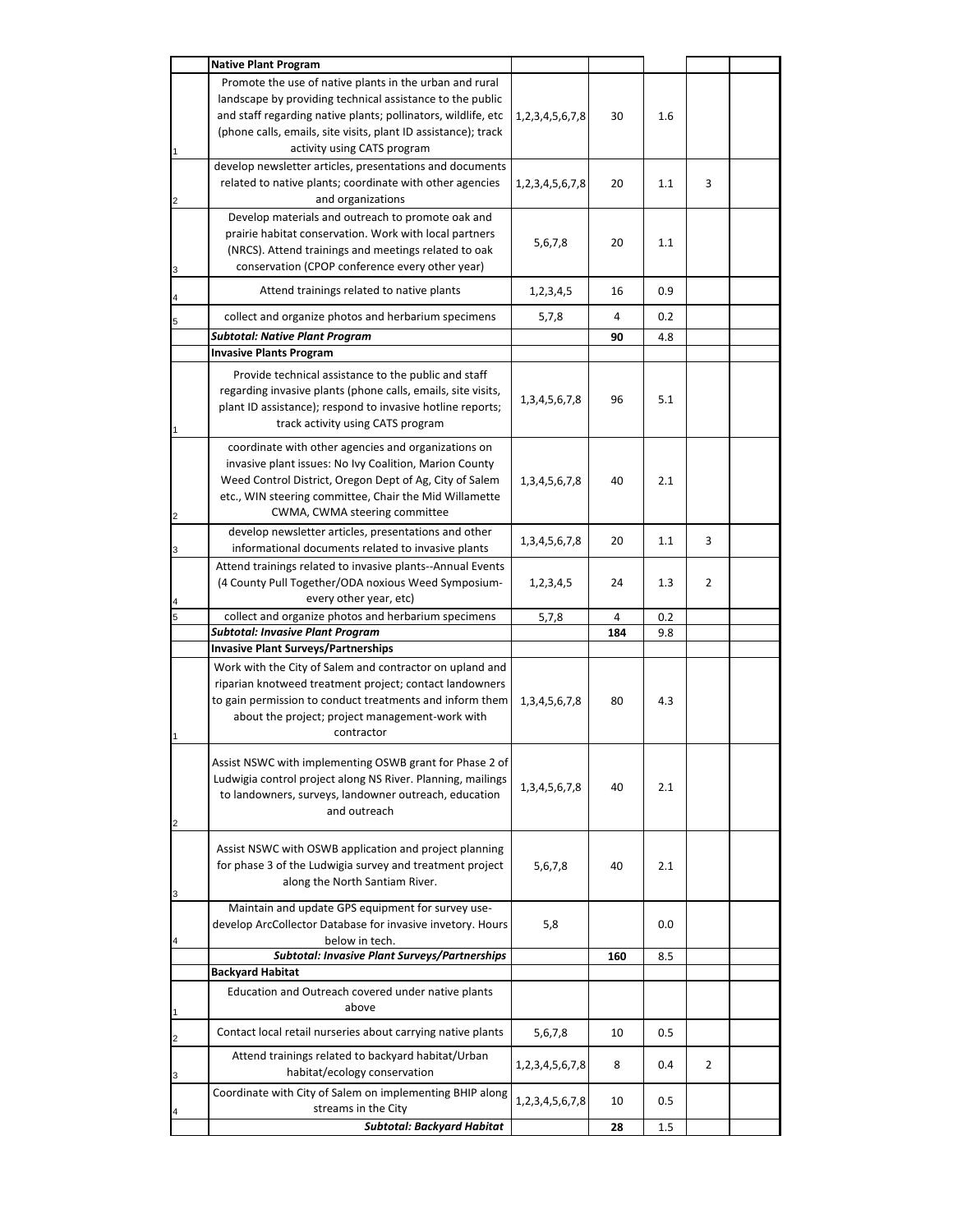|                | <b>Education and Outreach</b>                                                                                                                                                                                                                                                                                   |                        |             |               |    |  |
|----------------|-----------------------------------------------------------------------------------------------------------------------------------------------------------------------------------------------------------------------------------------------------------------------------------------------------------------|------------------------|-------------|---------------|----|--|
|                | Assist with Education and Outreach Events sponsored by<br>the District or other agency partners; including tri county<br>sponsored workshops (dry farming, soils workshop,<br>pollinators, etc). Education and Outreach activity related to<br>specific programs is accounted for within that program<br>above. | 1, 3, 4, 5, 6, 7       | 20          | 1.1           | 3  |  |
| $\overline{2}$ | Assist Education Coordinator with education events:<br>Salmon Watch, Down by the Riverside, Home School Day,<br>provide assistance as needed for schools etc.                                                                                                                                                   | 1, 3, 4, 5, 6, 7       | 20          | 1.1           | 6  |  |
| 3              | assist with coordination and attending outreach events:<br>Saturday market, Earth Day, etc                                                                                                                                                                                                                      | 1, 3, 4, 5, 6, 7       | 16          | 0.9           | 3  |  |
|                | <b>Subtotal: Education and Outreach</b>                                                                                                                                                                                                                                                                         |                        | 56          | 3.0           |    |  |
|                | Technical Assistance/Conservation Planning/LAP/ODA                                                                                                                                                                                                                                                              |                        |             |               |    |  |
|                | Conduct site visits, create maps, site visit write ups for all<br>tech assistance                                                                                                                                                                                                                               | 1, 2, 3, 4, 5, 6, 7, 8 | 200         | 10.7          | 20 |  |
|                | Support for ODA programs: Focus Area, Strategic<br>Implementation Area: Technical and Education/outreach                                                                                                                                                                                                        | 1,2,3,4,5,6,7,8        | 100         | 5.3           |    |  |
|                | Assist landowners with grant applications: LAP, OWEB<br>Small Grants; provide LAP support and tech assistance for<br>staff; provide assistance to landowners for LAP projects<br>and applications; LAP reviews                                                                                                  | 1, 2, 3, 4, 5, 6, 7, 8 | 200         | 10.7          | 6  |  |
|                | Support for Beachie Creek and Lionshead fire recovery:<br>work with landowners to provide tech and financial<br>assistance; work with local, state and federal partners to<br>leverage funding and support their efforts for assistance                                                                         | 1, 2, 3, 4, 5, 6, 7, 8 | 122         | 6.5           |    |  |
| 3              | update and input client data into CATS database                                                                                                                                                                                                                                                                 | 1, 2, 3, 4, 5, 6, 8    | 60          | 3.2           |    |  |
| 4              | Provide GIS support for staff                                                                                                                                                                                                                                                                                   | 1, 2, 3, 4, 5, 6, 7, 8 | 16          | 0.9           |    |  |
|                | Attend monthly tech meetings                                                                                                                                                                                                                                                                                    | 1, 2, 3, 4, 5, 6, 8    | 50          | 2.7           | 12 |  |
|                | Manage GIS Data                                                                                                                                                                                                                                                                                                 | 1, 2, 3, 4, 5, 6, 8    | 8           | 0.4           |    |  |
|                | Manage AGOL account, develop databases for staff use.<br>Work with MWV-COG to develop our program                                                                                                                                                                                                               | 1,2,3,4,5,6,8          | 32          | 1.7           |    |  |
| 8              | Take training courses for ArcGIS online                                                                                                                                                                                                                                                                         | 1, 2, 3, 4, 5, 6, 8    | 24          | 1.3           | 4  |  |
|                | <b>Subtotal: Lap Assistance/Conservation Planning</b>                                                                                                                                                                                                                                                           |                        | 812         | 43.4          |    |  |
|                |                                                                                                                                                                                                                                                                                                                 |                        |             |               |    |  |
|                | Sub-Total Project Activity                                                                                                                                                                                                                                                                                      |                        | 1488        | 79.5          |    |  |
|                | <b>Sub-Total Ongoing Activity</b>                                                                                                                                                                                                                                                                               |                        | 146         | 7.8           |    |  |
|                | TOTALS FROM ONGOING AND PROJECT ACTIVITIES<br>TOTALS FROM PERSONAL TIME                                                                                                                                                                                                                                         |                        | 1634        | 87.3          |    |  |
|                | <b>TOTAL TIME</b>                                                                                                                                                                                                                                                                                               |                        | 238<br>1872 | 12.7<br>100.0 |    |  |
|                | <b>Employee Goals for Fiscal Year</b>                                                                                                                                                                                                                                                                           |                        |             |               |    |  |
|                | Take online GIS training courses--learn ArcGIS<br>Online/ArcCollector for ipad data collection. Develop<br>database for staff data collection.                                                                                                                                                                  |                        |             |               |    |  |
|                |                                                                                                                                                                                                                                                                                                                 |                        |             |               |    |  |
|                | Work with local retail nurseries to provide native plants                                                                                                                                                                                                                                                       |                        |             |               |    |  |
| з              | Work with NRCS to develop and promote oak and prairie<br>habitat restoration CIS                                                                                                                                                                                                                                |                        |             |               |    |  |
|                | Stay current on CATS entries                                                                                                                                                                                                                                                                                    |                        |             |               |    |  |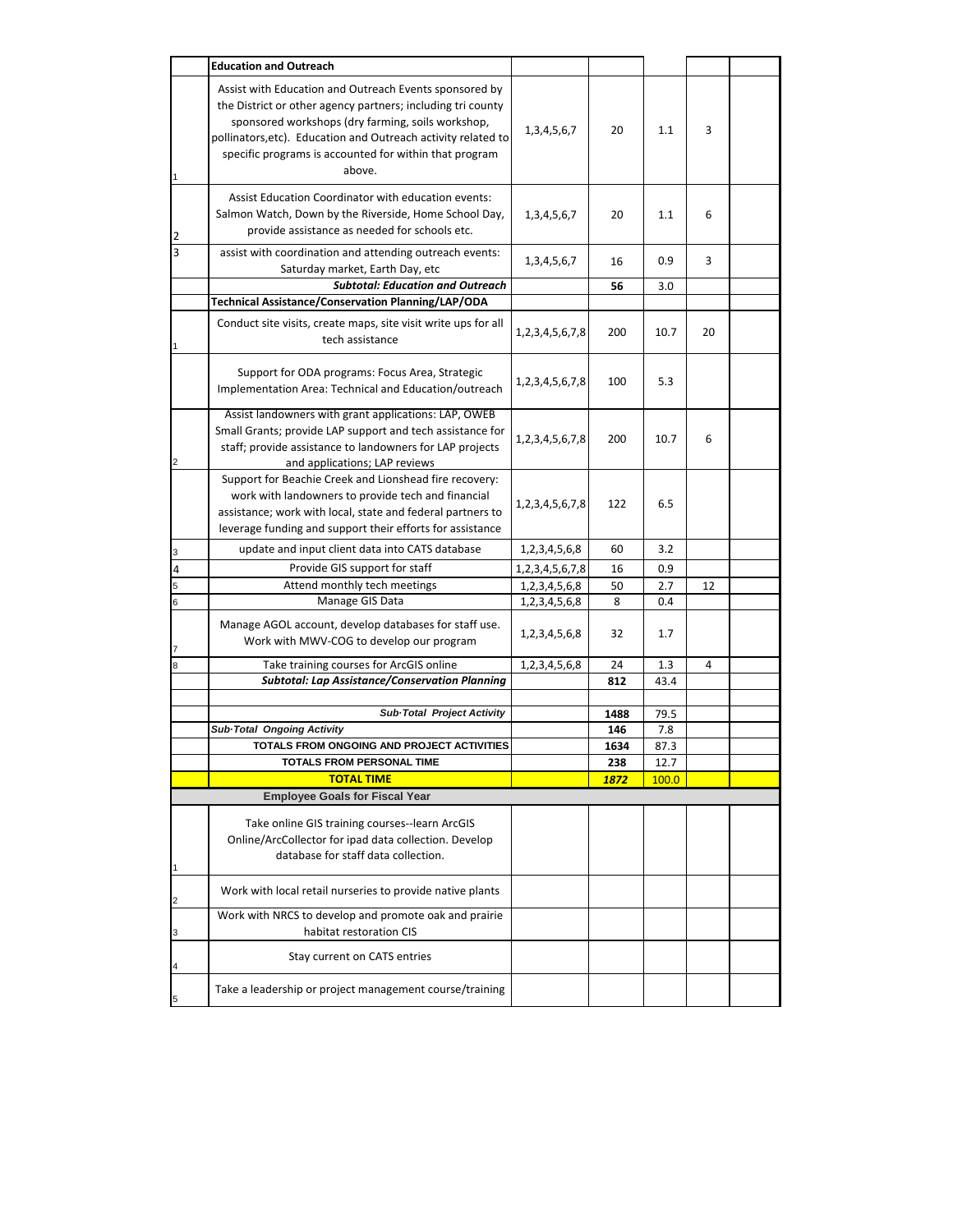|              | <b>MARION SWCD EMPLOYEE WORK PLAN</b>                                                                                                                                                                                                                       |                            |                                      |                           |                                    |          |
|--------------|-------------------------------------------------------------------------------------------------------------------------------------------------------------------------------------------------------------------------------------------------------------|----------------------------|--------------------------------------|---------------------------|------------------------------------|----------|
|              | Jenny Ammon                                                                                                                                                                                                                                                 |                            |                                      |                           |                                    |          |
| Position:    | Natural Resources Educator                                                                                                                                                                                                                                  |                            |                                      |                           | Full-Time<br>Equivalent<br>(FTE)   | Yes      |
|              | Circle one: Education                                                                                                                                                                                                                                       |                            | Employee ID                          | N/A                       | <b>Total Ful</b><br>Time           | 2080     |
|              |                                                                                                                                                                                                                                                             |                            |                                      |                           | YearlyHours<br>Tota<br>Anticipated |          |
|              |                                                                                                                                                                                                                                                             | <b>Work Period:</b>        | 7/1/21                               | 6/30/22                   | Number of<br>Hour                  | 2080     |
|              |                                                                                                                                                                                                                                                             |                            | Strategic Plan<br><b>Goal Number</b> | Anticipated<br># of Hours | % of Time                          | Quantity |
|              | <b>Personal Time</b>                                                                                                                                                                                                                                        |                            |                                      |                           |                                    |          |
|              | Statutory holidays (10 days)                                                                                                                                                                                                                                |                            |                                      | 80                        | 3.8                                |          |
|              | Floater Day (1 Day-Employee works more than 20 hrs per wk)                                                                                                                                                                                                  |                            |                                      | 8                         | 0.4                                |          |
|              | Annual Leave                                                                                                                                                                                                                                                |                            |                                      | 50                        | 2.4                                |          |
|              | Sick Leave                                                                                                                                                                                                                                                  |                            |                                      | 24                        | 1.2                                |          |
|              | Other                                                                                                                                                                                                                                                       |                            |                                      | 0                         | 0.0                                |          |
|              |                                                                                                                                                                                                                                                             | Sub-Total Personal Time    |                                      | 162                       | 7.8                                |          |
|              | <b>Ongoing Activities</b><br>Administration: Maintain files, annual meeting; answer phones, office walk-ins, timesheets, grant tracking, update                                                                                                             |                            |                                      |                           |                                    |          |
|              | mailing and other lists etc.                                                                                                                                                                                                                                |                            | all                                  | 160                       | 7.7                                |          |
|              | <b>CLEAR</b> grant administration                                                                                                                                                                                                                           |                            |                                      | 160                       | 7.7                                |          |
|              | Attend Trainings not related to specific topic below; ie computer, first aid, etc.                                                                                                                                                                          |                            | all                                  | 40                        | 1.9                                |          |
| $\mathbf{3}$ | Roles: DEI Committee member, Education Committee                                                                                                                                                                                                            |                            |                                      |                           |                                    |          |
|              | Staff Lead(agendas, minutes, email communication,                                                                                                                                                                                                           |                            | all                                  | 48                        | 1.9                                |          |
|              | follow-up), Safety Officer since 2019                                                                                                                                                                                                                       |                            |                                      |                           |                                    |          |
|              | Onboarding and job training.                                                                                                                                                                                                                                |                            | all                                  | 100                       |                                    |          |
|              | Attend bi-weekly staff meetings                                                                                                                                                                                                                             |                            | all                                  | 40                        | 1.9                                |          |
|              |                                                                                                                                                                                                                                                             | Sub-Total Ongoing Activity |                                      | 548                       | 26.3                               |          |
|              | <b>Project or Program Activities</b><br><b>Education</b>                                                                                                                                                                                                    |                            |                                      |                           |                                    |          |
|              | Develop topics and workshop presentations; coordinates and hosts workshops in collaboration with staff and                                                                                                                                                  |                            | $1 - 7$                              | 170                       | 8.2                                |          |
|              | external partners. Delivers presentations and recruits/coordinates outside presenters or volunteers.<br>Lead or coordinates annual education events: Salmon Watch, Erosion Control Summit, Down by the Riverside,                                           |                            | $1 - 7$                              | 140                       | 6.7                                |          |
|              | Water Festival, Outdoor school, Home School Day, Earth Day, First Fridays etc.                                                                                                                                                                              |                            |                                      |                           |                                    |          |
|              | Provide adult education instruction or materials in coordination with Technical staff and outside partners on<br>conservation or ag related topics.                                                                                                         |                            | $1 - 7$                              | 160                       | 7.7                                |          |
|              | Promote conservation topics and/or practices, including preparing and distributing District newsletter articles and<br>informative brochures, developing displays, exhibits and potential curriculum on conservation, natural resources<br>and agriculture. |                            | $1 - 7$                              | 160                       | 7.7                                |          |
|              | Identify, develop and/or coordinate with others educational opportunities for underserved populations in the<br>District relating to conservation.                                                                                                          |                            | $1 - 7$                              | 100                       | 4.8                                |          |
|              | Coordinate and promote the District's scholarship program and CLEAR Grant programs.                                                                                                                                                                         |                            | $\overline{7}$                       | 40                        | 1.9                                |          |
|              | Stay current on Statewide Outdoor School Program and assist schools within the District by directing them to<br>additional resources and partners.                                                                                                          |                            | 6,7                                  | 32                        | 1.5                                |          |
|              | Identify innovative programming to improve understanding of agriculture and natural resources literacy throughout<br>the District.                                                                                                                          |                            | $1 - 7$                              | 48                        | 2.3                                |          |
|              | Develops, implements and evaluates area-wide school age and adult learner education and outreach efforts.                                                                                                                                                   |                            | $\overline{7}$                       | 40                        | 1.9                                |          |
|              | Assist with North Santiam Watershed Council to put on a series of Plan for your Land workshops for landowners                                                                                                                                               |                            | $1 - 7$                              | 20                        | 1.0                                |          |
|              | Coordinate and carry out monthly Conservation Spotlight<br>Podcast with partner, KMUZ.                                                                                                                                                                      |                            | $1 - 7$                              | 30                        | 1.4                                |          |
|              |                                                                                                                                                                                                                                                             |                            |                                      | 940                       | 45.2                               |          |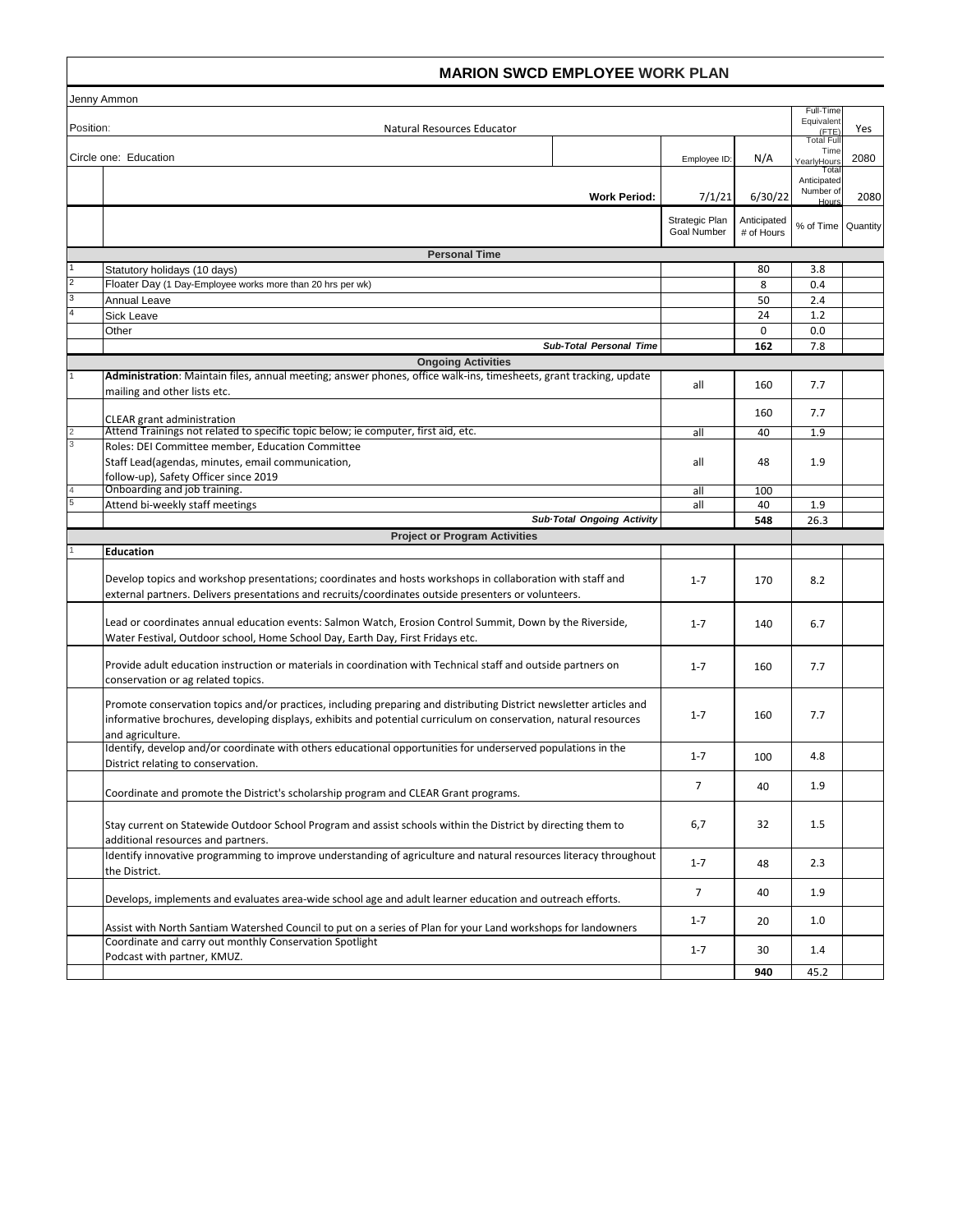|                | Outreach                                                                                                                                                                                                                                                                                                                                                                                                               |                |      |       |  |
|----------------|------------------------------------------------------------------------------------------------------------------------------------------------------------------------------------------------------------------------------------------------------------------------------------------------------------------------------------------------------------------------------------------------------------------------|----------------|------|-------|--|
|                | Organize, implement, and participate in public events such as Earth Day, Farmers Markets and other events<br>thoroughout the District.                                                                                                                                                                                                                                                                                 | $1 - 7$        | 120  | 5.8   |  |
|                | Identify additional methods to reach and engage the public or communities in conservation related activites or<br>distributing information.                                                                                                                                                                                                                                                                            | $1 - 7$        | 60   | 2.9   |  |
|                | Develop, coordinate or assist with new and existing District outreach efforts.                                                                                                                                                                                                                                                                                                                                         | $1 - 7$        | 80   | 3.8   |  |
|                | Promote conservation and conservation education through CLEAR grants.                                                                                                                                                                                                                                                                                                                                                  | 6              | 8    | 0.4   |  |
|                | Represents the District at various educational or outreach meetings with stakeholders, partners, agencies.                                                                                                                                                                                                                                                                                                             | $6 - 7$        | 24   | 1.2   |  |
|                | Recruit and develop a volunteer base to assist with events, educational opportunities, developing materials etc.                                                                                                                                                                                                                                                                                                       | 6,7            | 80   | 3.8   |  |
|                | Organizes content calendar for District's website and social media.                                                                                                                                                                                                                                                                                                                                                    | 6,7            | 32   | 1.5   |  |
|                | <b>Subtotal: Outreach</b>                                                                                                                                                                                                                                                                                                                                                                                              |                | 404  | 19.4  |  |
|                | <b>Sub-Total Project and Program Activit</b>                                                                                                                                                                                                                                                                                                                                                                           |                | 1344 | 64.6  |  |
|                | Sub-Total Ongoing Activity                                                                                                                                                                                                                                                                                                                                                                                             |                | 340  | 16.3  |  |
|                | TOTALS FROM ONGOING AND PROJECT ACTIVITIES                                                                                                                                                                                                                                                                                                                                                                             |                | 1684 | 81.0  |  |
|                | <b>TOTALS FROM PERSONAL TIME</b>                                                                                                                                                                                                                                                                                                                                                                                       |                | 252  | 12.1  |  |
|                | <b>TOTAL TIME</b>                                                                                                                                                                                                                                                                                                                                                                                                      |                | 2080 | 100.0 |  |
|                | <b>Employee Goals for Fiscal Year</b>                                                                                                                                                                                                                                                                                                                                                                                  |                |      |       |  |
|                | Provide 3 Agricultural workshops (25-100 people) per year; 1 each of soil, water, animal topics. Build these into<br>consistant yearly calendar for marketing and follow-up with First Fridays (December through March). First Fridays<br>grew from 4 a year to 7; October-April 2022-23, SIA 1 workshop per year with social media content creation,<br>marketing/outreach plan for SIA (work with contracted expert) | 1, 2, 4, 5, 7  | 160  |       |  |
|                | Provide 3 Urban workshops (25-100 people) per year; family habitat workshop (nest box building), family native and<br>or invasive plant hike (partner with city entities in district to host these), adult learner programs. Build these into<br>consistant yearly calendar for marketing.                                                                                                                             | 1,2,4,5,7      | 160  |       |  |
| 3              | to push the CLEAR grant program district wide to increase the number of applications received.                                                                                                                                                                                                                                                                                                                         | $\overline{7}$ | 40   |       |  |
| $\overline{4}$ | Develop two new outreach events to fill two needs: summer outreach and demographics we are not reaching<br>(youth and families) Direct programming at preschool age participants. Host Lunch and Learns (May, June, July) in<br>partnership with community partners (NRCS, ODA, ODFW, OSU, CLEARWATER, etc.)                                                                                                           | $\overline{7}$ | 40   |       |  |
| 5              | Conduct 2 teacher trainings (professional development) per year. Conduct 2 volunteer trainings per year; salmon<br>watch and general volunteer training followed by appreciation activities.                                                                                                                                                                                                                           | 1,2,6,7        | 50   |       |  |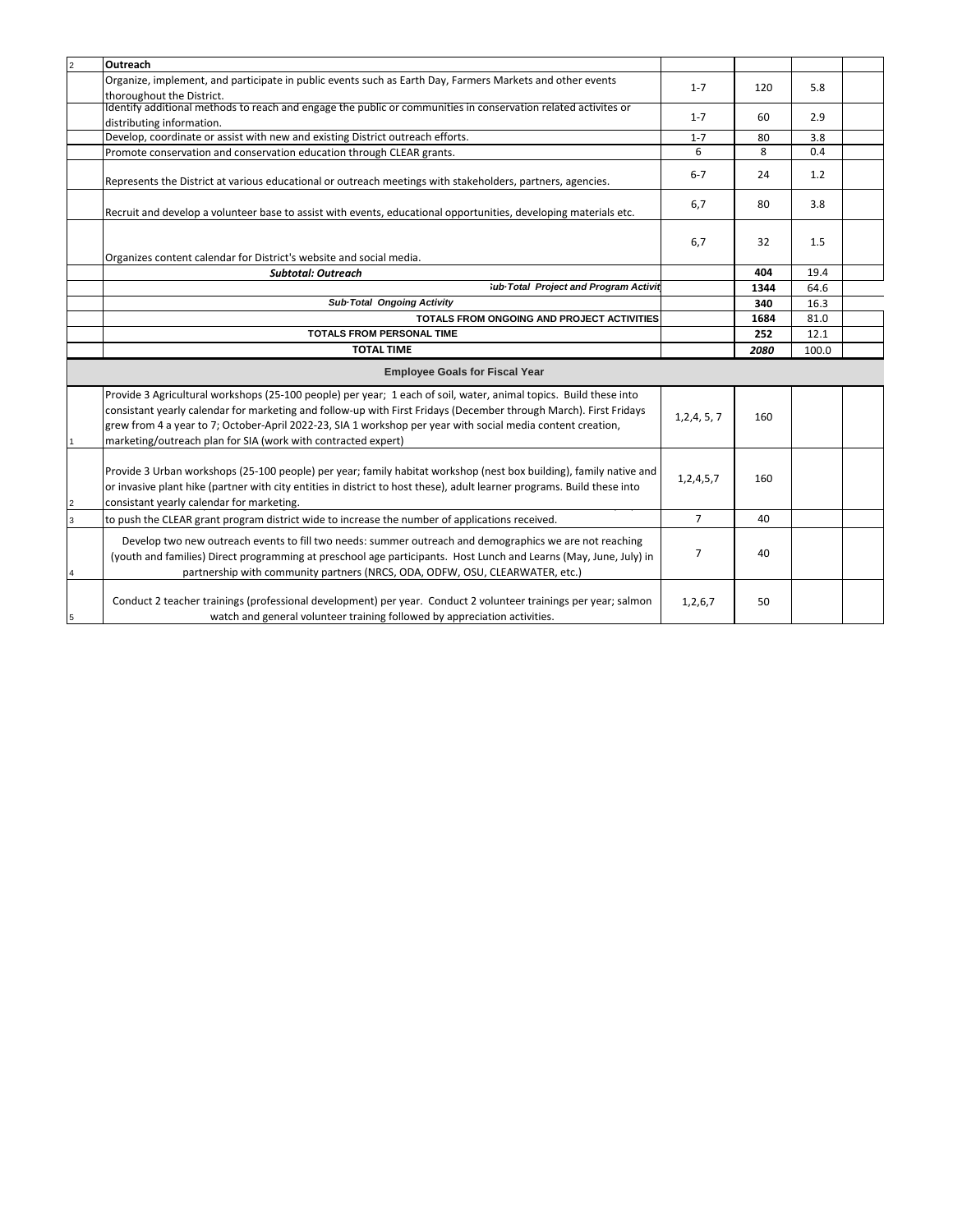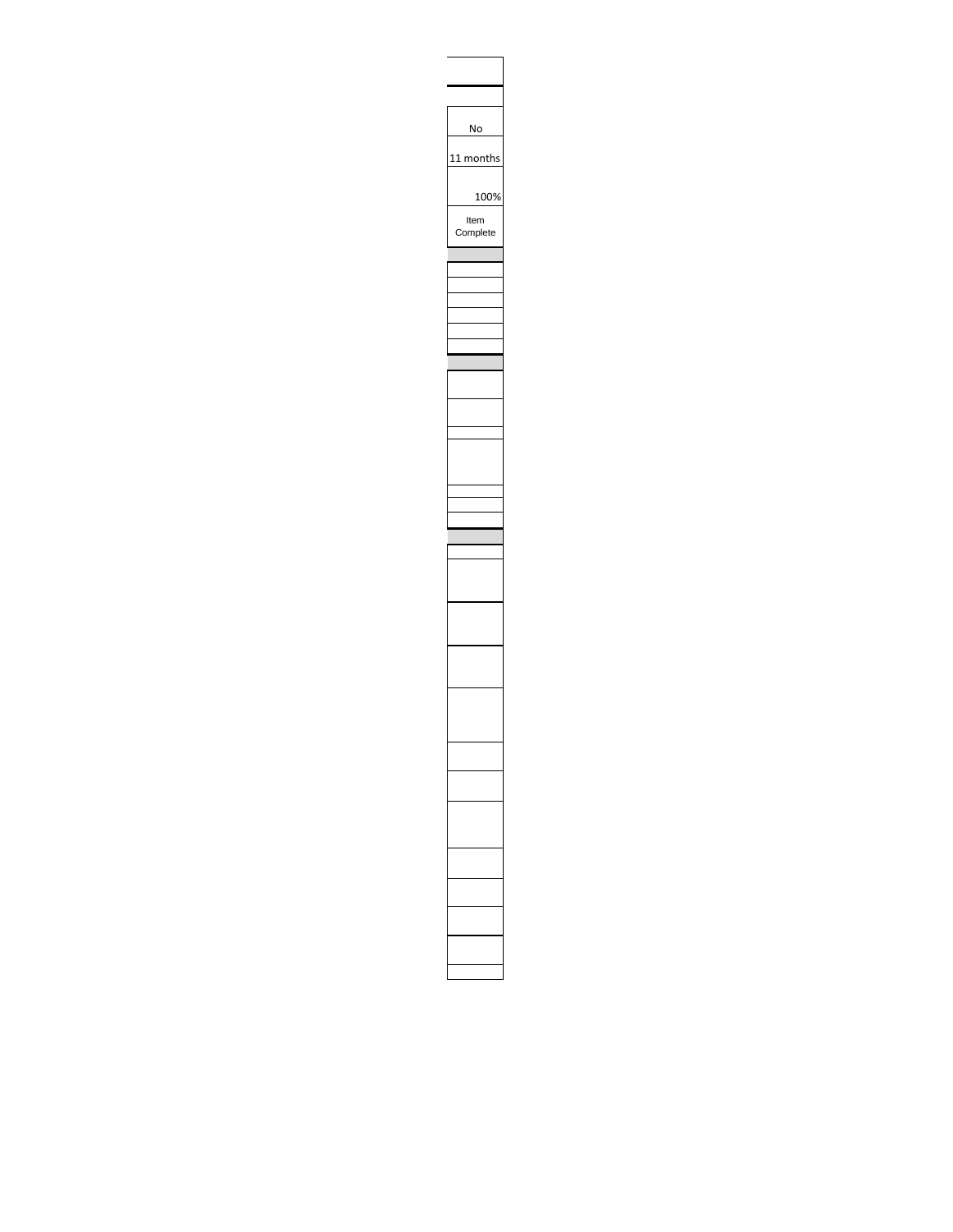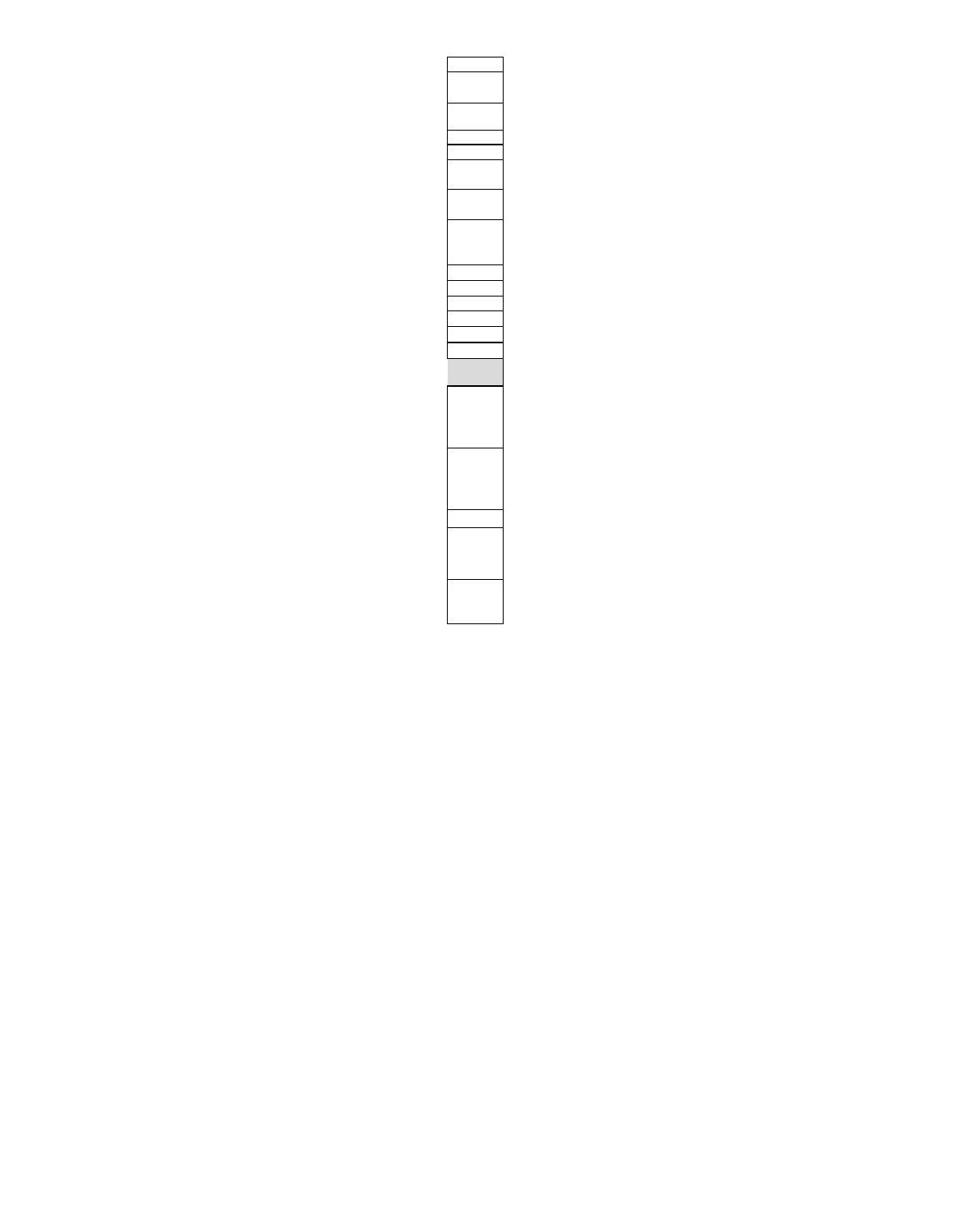# **REVISED MARION SWCD WORK PLAN**

|                         | 2021-2022<br>Name:<br><b>Janice Calkins</b>                                                                                                                                                                                                               |                                         |                       |                                            |                |          |                   |
|-------------------------|-----------------------------------------------------------------------------------------------------------------------------------------------------------------------------------------------------------------------------------------------------------|-----------------------------------------|-----------------------|--------------------------------------------|----------------|----------|-------------------|
|                         | Position:<br><b>Office Coordinator</b>                                                                                                                                                                                                                    |                                         |                       | Full-Time<br>Equivalent<br>(FTE) Circle    |                | Yes      | <b>No</b>         |
|                         | Circle one:<br>Administrative<br><b>Education</b><br>Technical                                                                                                                                                                                            | Employee ID:                            | N/A                   | <b>Total Full Time</b><br>Yearly Hours     |                | 2080     |                   |
|                         | <b>Work Period:</b>                                                                                                                                                                                                                                       | 7/1/21                                  | 6/30/22               | Total<br>Anticipated<br>Number of<br>Hours |                | 2080     |                   |
|                         |                                                                                                                                                                                                                                                           | Strategic<br>Plan Goal<br><b>Number</b> | Assumed #<br>of Hours | Additional #<br>Hours<br>Needed            | % of<br>Time   | Quantity | Item<br>Completed |
|                         | <b>Personal Time</b>                                                                                                                                                                                                                                      |                                         |                       |                                            |                |          |                   |
|                         | Statutory holidays (10 days) + 1 float day (11 total)                                                                                                                                                                                                     |                                         | 88                    |                                            | 1              |          |                   |
| $\overline{2}$          | Annual Leave (accrue 12 hrs per month)                                                                                                                                                                                                                    |                                         | 144                   |                                            | $\overline{7}$ |          |                   |
| 3                       | Sick Leave (accrue 8 Hrs./mo)                                                                                                                                                                                                                             |                                         | 96                    |                                            | 4              |          |                   |
| 4                       | Other                                                                                                                                                                                                                                                     |                                         |                       |                                            |                |          |                   |
|                         | <b>Sub-Total Personal Time</b>                                                                                                                                                                                                                            |                                         | 328                   |                                            | 12             |          |                   |
|                         | <b>Ongoing Activities</b>                                                                                                                                                                                                                                 |                                         |                       |                                            |                |          |                   |
|                         | Prio Activity/Task                                                                                                                                                                                                                                        |                                         |                       |                                            |                |          |                   |
| 1                       | Assist in Planning and Execution of District Events,<br>Monthly Board, Committee & Other Special Meetings,<br>and Workshops as needed. (Annual meeting, Native Plant<br>Sale, Saturday Marets (mailings, notices, random<br>advertising and participate). | 6, 7                                    | 571                   |                                            | 27             |          |                   |
| $\overline{\mathbf{c}}$ | Records Management: Hard & electronic copies: Maintain,<br>Archive, Purge, Update. The move will require addition time spent<br>here.                                                                                                                     | 7                                       | 229                   |                                            | 11             |          |                   |
| 3                       | Resource Materials: Acquire new, purge old/unused docs.<br>(update resource catalog; scan/ upload; share with<br>webmaster, staff, public).                                                                                                               | 6                                       | 357                   |                                            | 17             |          |                   |
| $\overline{a}$          | Outside Errands: Mail, Bank runs, Pick up Materials/Supplies<br>as needed Service Vehicle as needed (take to shop/clean/gas<br>up).                                                                                                                       | $\overline{7}$                          | 42                    |                                            | $\overline{2}$ |          |                   |
| 5                       | <b>Supplies: Office, Postal, Safety, Equipment - Maintain, Stock,</b><br>Replenish, assist in Special Orders - Research, price<br>comparisions as needed.                                                                                                 | 7                                       | 147                   |                                            | $\overline{7}$ |          |                   |
| $\overline{6}$          | <b>Customer Service:</b> Answer phones, greet people, refer to<br>others (internal/ external as needed), provide<br>information/materials. Assist tenants (former/existing).                                                                              |                                         | 229                   |                                            | 11             |          |                   |
| $\overline{7}$          | <b>Annual Promo Items: Research, Order, Receive, Inventory</b><br>(periodically)                                                                                                                                                                          | $\overline{7}$                          | 19                    |                                            | $\mathbf{1}$   |          |                   |
| 8                       | <b>Events/workshop (Plan, execute)</b> Annual Mtg, Workshops;<br>Plant Sale; Saturday market. Entails prep of materials;<br>scheduling, organizing, acquisitions and more.                                                                                | 7                                       | 104                   |                                            | 5              |          |                   |
| 9                       | <b>Donations:</b> Contact (phone, mail, e-mail) multi-times, Request,<br>Pick-up items, AckForms, Thank you cards, Advertise                                                                                                                              | $\overline{7}$                          | 40                    |                                            | $\overline{2}$ |          |                   |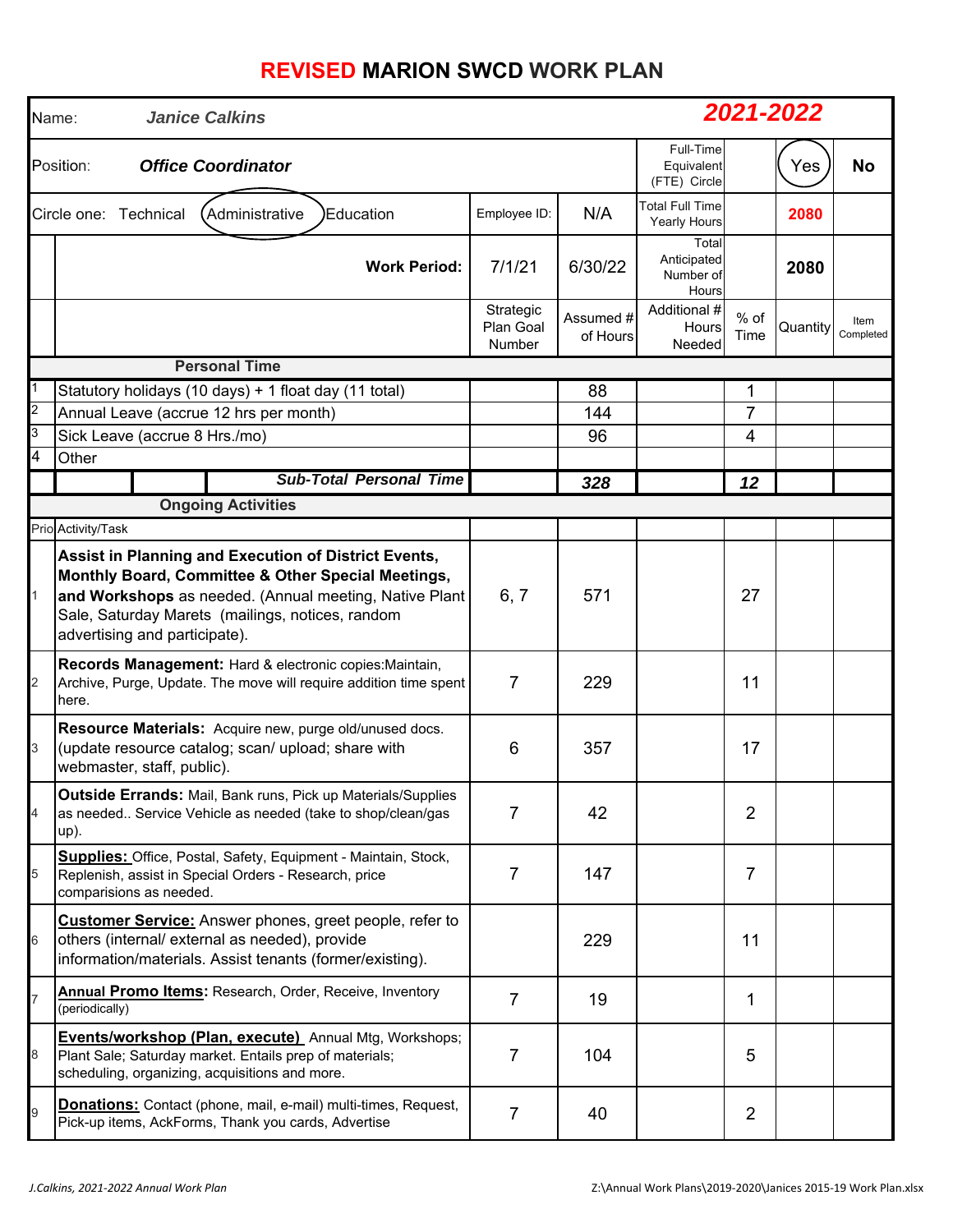| 10             | <b>Posters</b> (sell): Assist, prepare for shipping, mail, log, keep stock<br>avail                                                                                                                       | 6, 7       | 10   |  |     |    |  |  |  |  |
|----------------|-----------------------------------------------------------------------------------------------------------------------------------------------------------------------------------------------------------|------------|------|--|-----|----|--|--|--|--|
| 11             | <b>Promote/Advertise Dist. Events/Meetings and District's</b><br>Move: Facebook, Libraries, E-Mail, Mail, Flyers.                                                                                         | 6, 7       | 125  |  | 6   |    |  |  |  |  |
| 12             | Assist Staff - Design, type, file, mailing, label or sign<br>creations, business card update/pringing, flyers, laminating,<br>contacting volunteers or others via phone, email - promote<br>their events. |            | 190  |  | 9   |    |  |  |  |  |
|                | Sub Total Administrative/Operations                                                                                                                                                                       |            | 2063 |  | 99  |    |  |  |  |  |
|                | <b>Project or Program Activities</b>                                                                                                                                                                      |            |      |  |     |    |  |  |  |  |
|                | <b>MES:</b> Update contacts; advertise, recruit                                                                                                                                                           | 1, 4, 6, 7 | 17   |  |     | 50 |  |  |  |  |
|                | <b>Totals:</b>                                                                                                                                                                                            |            | 2080 |  | 100 |    |  |  |  |  |
|                | <b>Employee Goals for Fiscal Year</b>                                                                                                                                                                     |            |      |  |     |    |  |  |  |  |
|                |                                                                                                                                                                                                           |            |      |  |     |    |  |  |  |  |
|                | Assist in Coordination of Office Move. Utilities hook<br>ups; movers, etc.;                                                                                                                               |            |      |  |     |    |  |  |  |  |
| $\overline{c}$ | Introduce ourselves to our new Stayton Community.<br>Press, emails, radio (?)                                                                                                                             |            |      |  |     |    |  |  |  |  |
| 3              | Updating Creditors, places we hold subscriptions<br>with, etc. of our new address.                                                                                                                        |            |      |  |     |    |  |  |  |  |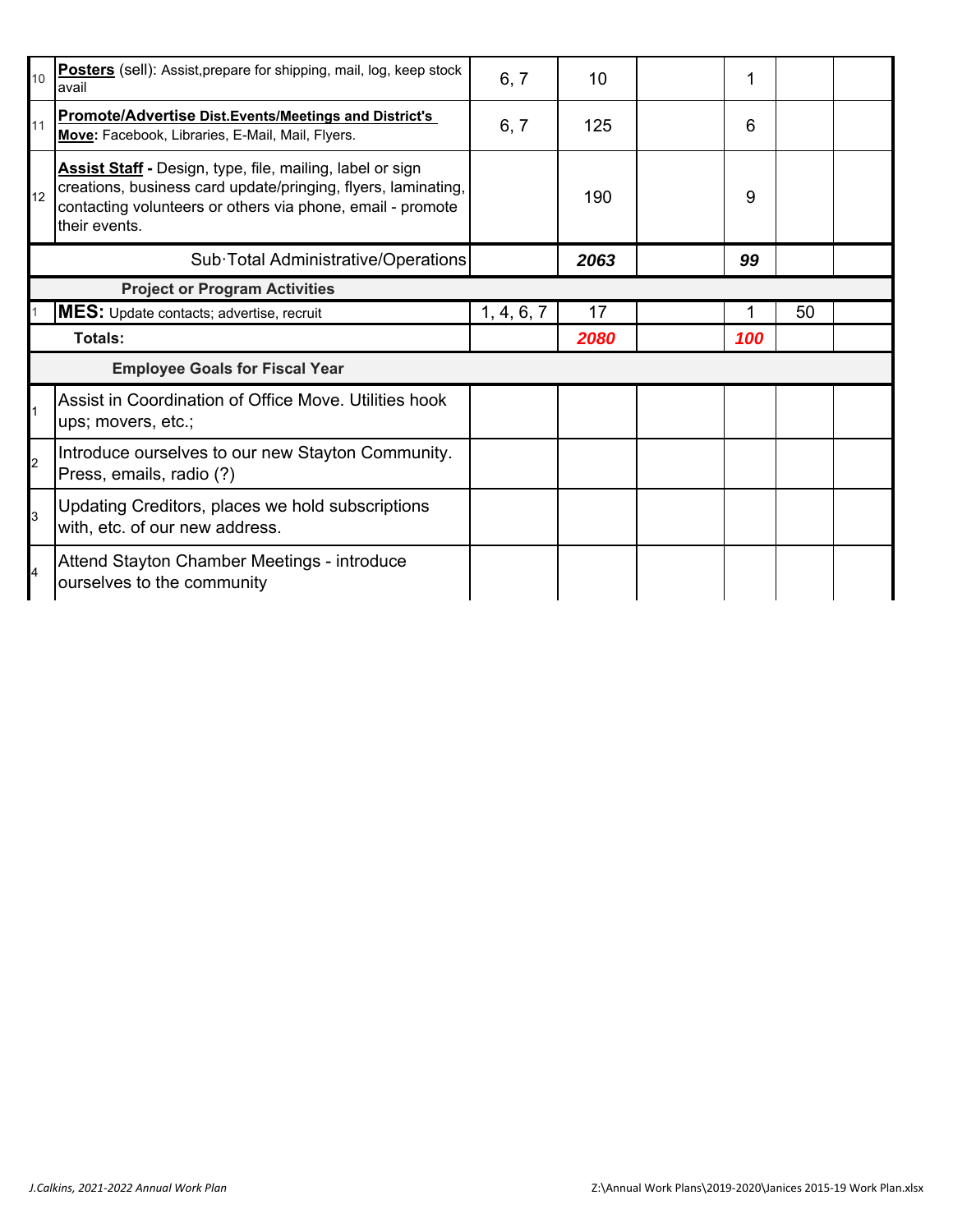|                          | Name: Mark Akimoff                                         |                                      |                           |                            |                    |      |                  |
|--------------------------|------------------------------------------------------------|--------------------------------------|---------------------------|----------------------------|--------------------|------|------------------|
|                          |                                                            |                                      |                           | Full-Time                  |                    |      |                  |
|                          | Position: Conservation Planner                             |                                      |                           | Equivalent<br>(FTE) Circle |                    | Yes  | No               |
|                          |                                                            |                                      |                           | <b>Total Full Time</b>     |                    |      |                  |
|                          | Circle one: (Technical<br>Education<br>Administrative      | Employee ID:                         | N/A                       | YearlyHours<br>Total       |                    | 2080 |                  |
|                          |                                                            |                                      |                           | Anticipated                |                    |      |                  |
|                          | <b>Work Period:</b>                                        | 7/1/21                               | 6/30/22                   | Number of<br>Hours         |                    | 2080 |                  |
|                          |                                                            |                                      |                           | Addiitional #              |                    |      |                  |
|                          |                                                            | Strategic Plan<br><b>Goal Number</b> | Anticipated<br># of Hours | of Hours                   | % of Time Quantity |      | Item<br>Complete |
|                          |                                                            |                                      |                           | Needed                     |                    |      |                  |
|                          | <b>Personal Time</b>                                       |                                      |                           |                            |                    |      |                  |
|                          | Statutory holidays (10 days)                               |                                      | 80                        |                            | 41.0%              |      |                  |
| $\overline{c}$<br>3      | Floater Day (1 Day-Employee works more than 20 hrs per wk) |                                      | 8                         |                            | 4.0%               |      |                  |
|                          | <b>Annual Leave</b>                                        |                                      | 96                        |                            | 37.0%              |      |                  |
|                          | <b>Sick Leave</b>                                          |                                      | 96                        |                            | 19.0%              |      |                  |
|                          | <b>Sub-Total Personal Time</b>                             |                                      | 280                       |                            | 13.5%              |      |                  |
|                          |                                                            |                                      |                           |                            |                    |      |                  |
|                          | <b>Ongoing Activities</b>                                  |                                      |                           |                            |                    |      |                  |
| Priority                 | Activity/Task                                              |                                      |                           |                            |                    |      |                  |
|                          | Creation, development of project plans/ Con Plans          | 1 thru 5                             | 200                       |                            |                    | 15   |                  |
| 2                        | Tech review for LAP, SPG and OWEB, inc initial set up      | 1 thru 5                             | 125                       |                            |                    |      |                  |
| 3                        | Implement projects, monitor, reevaluate project timelines. | 1 thru 5                             | 95                        |                            |                    |      |                  |
| $\overline{\mathcal{A}}$ | Support and evaluate past projects                         | 1 thru 5                             | 40                        |                            |                    | 5    |                  |
| 5                        | Technical Partnership building/WQ Mtgs                     | 1 thru 5                             | 40                        |                            |                    |      |                  |
| 7                        | ODA: SIA work Guide WQ monitoring program                  | 1 thru 5                             | 180                       |                            |                    |      |                  |
| 8                        | Outreach to new Agricultural Groups                        | 1 thru 5                             | 30                        |                            |                    | 3    |                  |
| 9                        | <b>Support for Educational Events</b>                      | 6                                    | 30                        |                            |                    | 3    |                  |
| 10                       | Record Keep and data management                            | 1 thru 5                             | 90                        |                            |                    |      |                  |
| 11                       | CATS continued data entry and training                     | 1 thru 5                             | 45                        |                            |                    | 30   |                  |
| 12                       | Office duties                                              |                                      | 30                        |                            |                    |      |                  |
| 13                       | Organization and Clean up                                  | 7                                    | 23                        |                            |                    |      |                  |
| 14                       | Ongoing training, webinar, seminar, publications           | 1 thru 5                             | 99                        |                            |                    | 40   |                  |
| 16                       | <b>District Operations</b>                                 | 7                                    | 95                        |                            |                    |      |                  |
| 18                       | Composting & other ag on line meetings                     | 1 thru 5                             | 32                        |                            |                    | 3    |                  |
| 19                       | LAC program for ODA                                        | 1 thru 5                             | 10                        |                            |                    |      |                  |
| 20                       | ODA SOW and Focus Area                                     | 1 thru 5                             | 105                       |                            |                    |      |                  |
| 21                       |                                                            |                                      |                           |                            |                    |      |                  |
| 22                       |                                                            |                                      |                           |                            |                    |      |                  |
| 23                       |                                                            |                                      |                           |                            |                    |      |                  |
| 24                       |                                                            |                                      |                           |                            |                    |      |                  |
| 25                       |                                                            |                                      |                           |                            |                    |      |                  |
|                          | Sub-Total Ongoing Activity                                 |                                      | 1269                      |                            | 61.0%              |      |                  |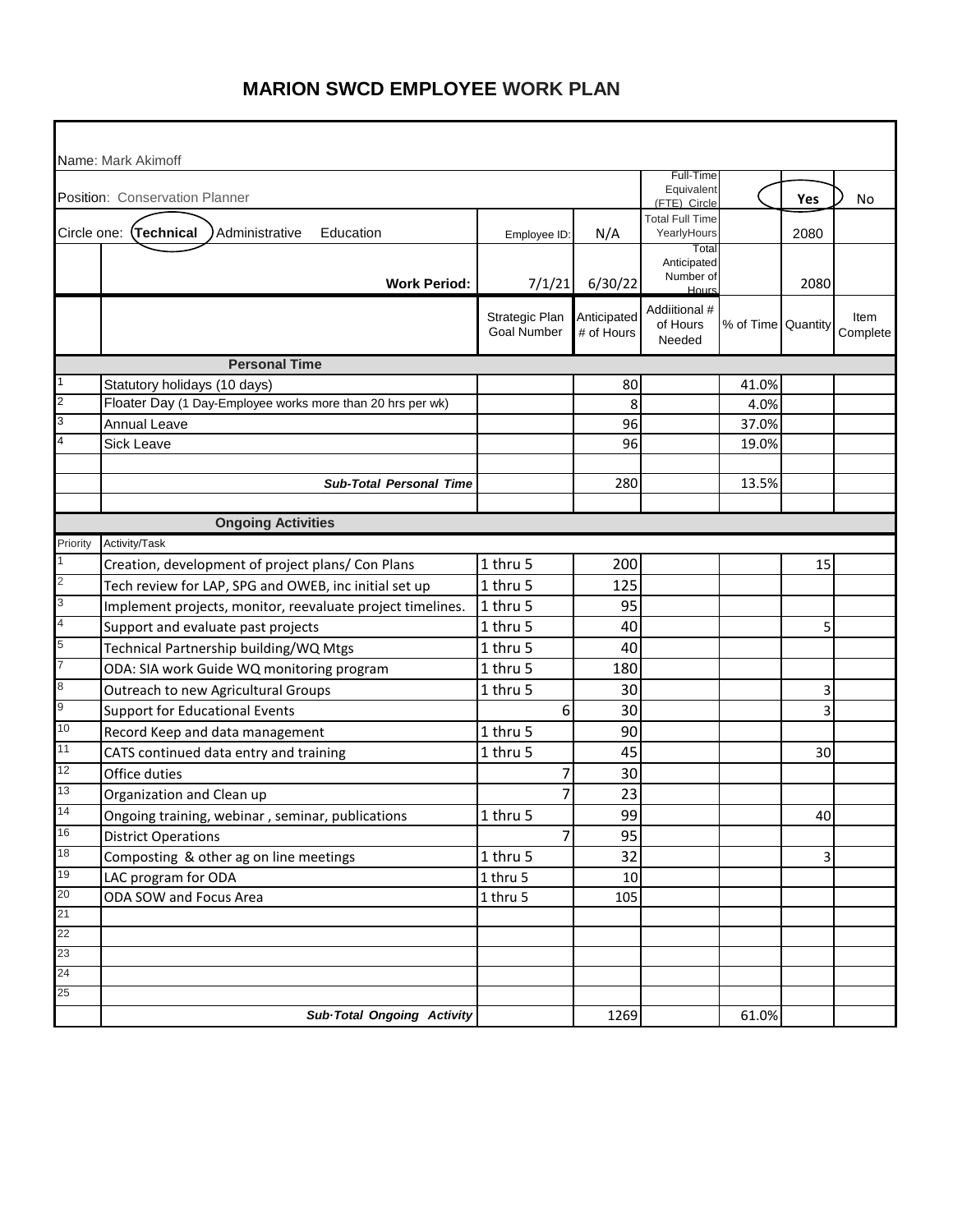|                 | <b>Project or Program Activities</b>                         |                  |      |        |  |
|-----------------|--------------------------------------------------------------|------------------|------|--------|--|
| Priority        | Activity/Task                                                |                  |      |        |  |
|                 | <b>District Conservation Programs: LAP</b>                   | 1,2,3,4,5        | 301  |        |  |
| $\overline{c}$  | <b>District Conservation Programs: SPG</b>                   | 1,2,3,4,5        | 20   |        |  |
| 3               | <b>Conservation Programs: OWEB</b>                           | 1,2,3,4,5        | 10   |        |  |
| 5               | ODA Water Quality Program, No Santiam                        | 1, 2, 3, 4, 5, 6 | 190  |        |  |
| 6               | AgWQ: LAC Meetings and reports                               | 1, 2, 3, 4, 5, 6 | 10   |        |  |
| 7               |                                                              |                  |      |        |  |
|                 |                                                              |                  |      |        |  |
| $\frac{8}{9}$   |                                                              |                  |      |        |  |
| 10              |                                                              |                  |      |        |  |
| $\frac{26}{27}$ |                                                              |                  |      |        |  |
|                 |                                                              |                  |      |        |  |
| 28<br>29        |                                                              |                  |      |        |  |
|                 |                                                              |                  |      |        |  |
| 30              |                                                              |                  |      |        |  |
|                 | <b>Sub-Total Project Activity</b>                            |                  | 531  | 25.5%  |  |
|                 |                                                              |                  |      |        |  |
|                 | DTALS FROM PERS TIME, ONGOING AND PROJECT ACTIVITIES         |                  | 2080 | 100.0% |  |
|                 | <b>Employee Goals for Fiscal Year</b>                        |                  |      |        |  |
|                 | Increase my knowledge of soil & water management             |                  |      |        |  |
| $\overline{c}$  | Develop landowner & community contacts                       |                  |      |        |  |
| 3               | Understand interaction of LAC, SIA, FA, SOW                  |                  |      |        |  |
| 4               | Improve knowledge of Ag WQ management & soils                |                  |      |        |  |
| 5               | Inc. understanding of MC Land use, policies, permits, rights |                  |      |        |  |
| 6               | Get Drainage Engineering Information documented              |                  |      |        |  |
| 7               | Increase understanding of other agency programs              |                  |      |        |  |
| 8               | Improve data management and learn CATS program               |                  |      |        |  |
| 9               | Develop relationships with SIA candidates                    |                  |      |        |  |
| 10              | Strengthen vendor and supplier relationships                 |                  |      |        |  |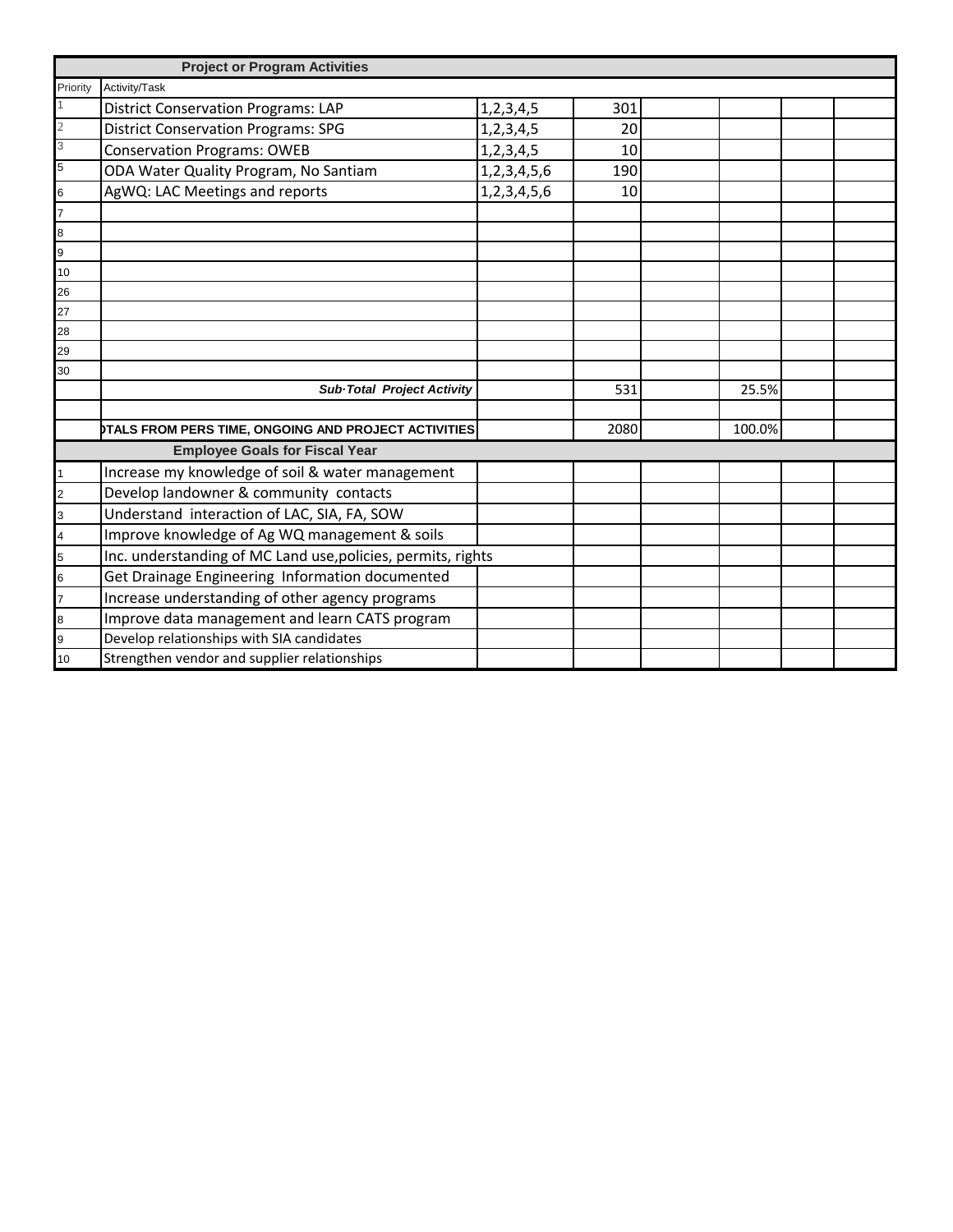| 2020-2021<br>Name:<br>Meredith Hoffman |                                                                                          |                |             |                            |       |          |          |
|----------------------------------------|------------------------------------------------------------------------------------------|----------------|-------------|----------------------------|-------|----------|----------|
|                                        |                                                                                          |                |             | Full-Time                  |       |          |          |
|                                        |                                                                                          |                |             | Equivalent                 |       |          |          |
| Position:                              | Interim District Manager                                                                 |                |             | (FTE)<br><b>Total Full</b> |       | Yes      | No       |
|                                        | Circle one: Technical (Administrative<br>Education                                       | Employee ID:   | N/A         | Time                       |       | 2080     |          |
|                                        |                                                                                          |                |             | Total                      |       |          |          |
|                                        |                                                                                          |                |             | Anticipated                |       |          |          |
|                                        | <b>Work Period:</b>                                                                      | 7/1/21         | 6/30/22     | Number of                  |       | 2080     |          |
|                                        |                                                                                          | Strategic      | Anticipated | Addiitional                | % of  |          | Item     |
|                                        |                                                                                          | Plan Goal      | # of Hours  | # of Hours                 | Time  | Quantity | Complete |
|                                        |                                                                                          | Number         |             | Needed                     |       |          |          |
|                                        | <b>Personal Time</b>                                                                     |                |             |                            |       |          |          |
|                                        | Statutory holidays (10 days)                                                             |                | 80          |                            |       |          |          |
| 2                                      | Floater Day (1 Day-Employee works more than 20 hrs per wk)                               |                | 8           |                            |       |          |          |
| 3                                      | <b>Annual Leave</b>                                                                      |                | 80          |                            |       |          |          |
| 4                                      | Sick Leave                                                                               |                | 24          |                            |       |          |          |
|                                        | Other                                                                                    |                |             |                            |       |          |          |
|                                        | <b>Sub-Total Personal Time</b><br><b>Ongoing Activities</b>                              |                | 192         |                            | 9.2%  |          |          |
| Priority                               | Activity/Task                                                                            |                |             |                            |       |          |          |
|                                        | <b>District Operations (State Statute Requirements)</b>                                  |                |             |                            |       |          |          |
|                                        | Coordinate the Development of 2022-23 Employee Annual Work                               |                |             |                            |       |          |          |
|                                        | Plans and submit to ODA                                                                  | $\overline{7}$ | 8           |                            |       |          |          |
|                                        | Provide financial information/article for Annual Report & submit                         |                |             |                            |       |          |          |
|                                        | Annual Audit to ODA                                                                      | $\overline{7}$ | 12          |                            |       |          |          |
|                                        | Facilitate the District's Annual Meeting & Publish Public Meeting                        |                |             |                            |       |          |          |
|                                        | <b>Notices</b>                                                                           | 7              | 16          |                            |       |          |          |
|                                        | Faciliate the development of the District's Annual Report and submit                     |                |             |                            |       |          |          |
|                                        | to ODA<br>Distribute and Publish District's 2022 Director Election                       | $\overline{7}$ | 8           |                            |       |          |          |
|                                        | Information/Prepare to Publish Notice                                                    | $\overline{7}$ | 12          |                            |       |          |          |
|                                        | <b>Sub-Total District OperationsTime</b>                                                 |                | 56          |                            | 2.7%  |          |          |
| Priority                               | <b>Technical Management</b>                                                              |                |             |                            |       |          |          |
|                                        | Orgnaize, lead employee weekly staff meetings or as needed for all                       |                |             |                            |       |          |          |
|                                        | employees or techncial staff                                                             | 7              | 96          |                            |       |          |          |
|                                        | Assist technical staff with clients or their projects                                    | $1 - 5$        | 32          |                            |       |          |          |
|                                        | Review client, project, program folders for accurancy and                                |                |             |                            |       |          |          |
|                                        | compliance                                                                               | $\overline{7}$ | 36          |                            |       |          |          |
| $\overline{4}$                         | Continue review of Landowner Assistance Program with staff and                           |                |             |                            |       |          |          |
|                                        | Program Committee for possible revisions and updates as needed                           | 1-7            | 24          |                            |       |          |          |
|                                        | Attended Program Committee Meetings as needed                                            | $\overline{7}$ | 24          |                            |       |          |          |
|                                        | Assist with review process for changes reccomened by Program                             |                |             |                            |       |          |          |
|                                        | Committee                                                                                | $1 - 7$        | 8           |                            |       |          |          |
|                                        | <b>Sub-Total Technical ManagementTime</b>                                                |                | 220         |                            | 10.6% |          |          |
| Priority                               | <b>Financial Management</b>                                                              |                |             |                            |       |          |          |
|                                        | Comply annually with Oregon Budget Law requirements by doing                             |                |             |                            |       |          |          |
|                                        | research for updates, attending training etc.                                            | 7              | 16          |                            |       |          |          |
| $\overline{a}$                         | Manage Current Budget, Prepare 2022-23 Budget, Publish Notices,                          |                |             |                            |       |          |          |
|                                        | Organize Budget Committee Meeting & Hearing                                              | 7              | 56          |                            |       |          |          |
|                                        | Review monthly payroll and quarterly reports                                             | 7              | 8           |                            |       |          |          |
|                                        | Review monthly Accts. Rec./Accts. Payable                                                | 7              | 12          |                            |       |          |          |
|                                        | Create/correlate monthly financial statements for Board                                  | 7              | 24          |                            |       |          |          |
|                                        | Administer or manage contracts, agreements, office leases                                | $\overline{7}$ | 24          |                            |       |          |          |
|                                        | Prepare paperwork for 2020-21 annual audit. Seek Board approval                          |                |             |                            |       |          |          |
|                                        | by December. Electronically file report with Secretary of State &<br>provide copy to ODA | 7              | 48          |                            |       |          |          |
|                                        | Research & Implement any new cost saving measures in district                            |                |             |                            |       |          |          |
|                                        | operations                                                                               | 7              | 8           |                            |       |          |          |
|                                        | <b>Sub-Total Financial Management Time</b>                                               |                | 196         |                            | 9.4%  |          |          |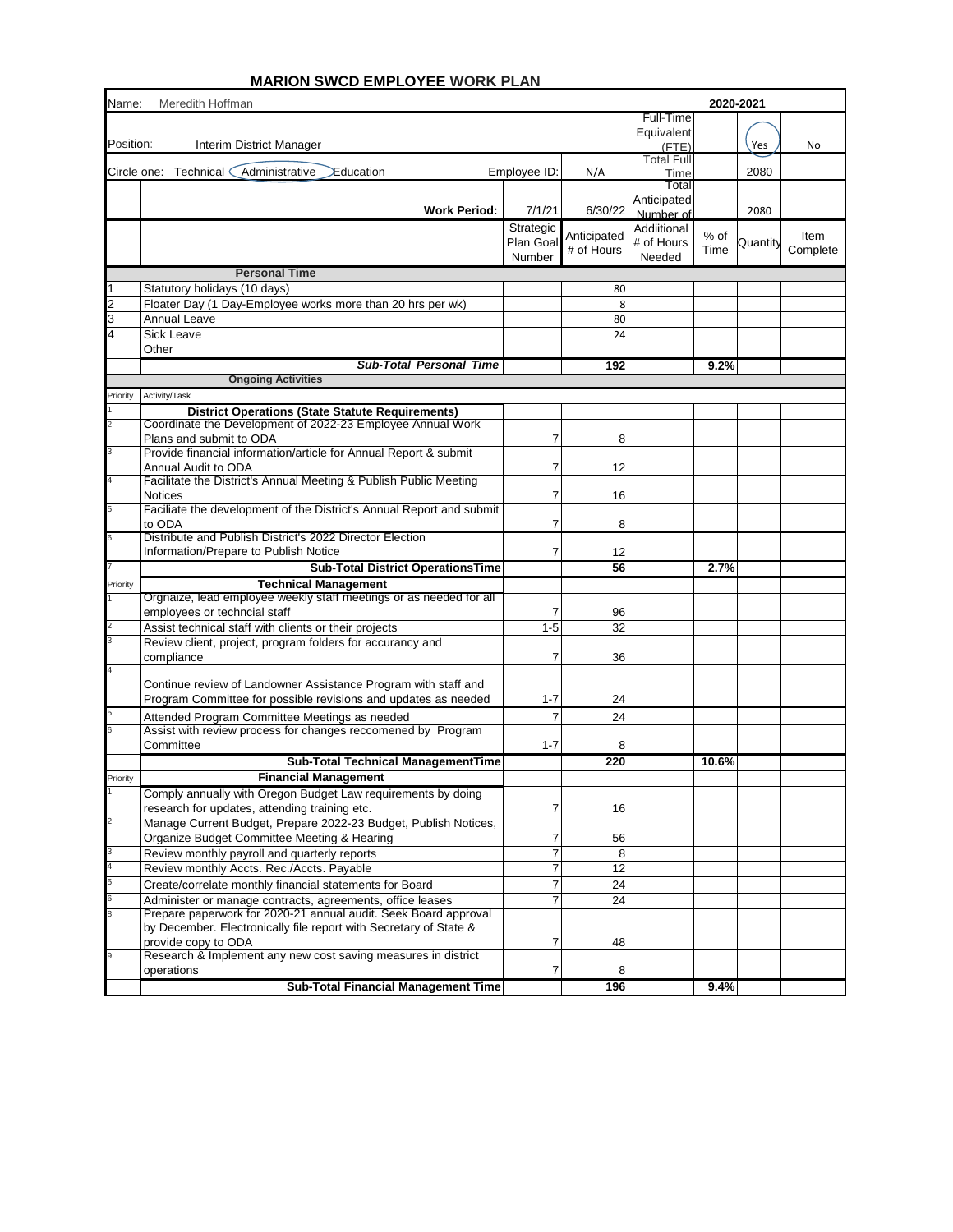| Priority | <b>Administration (Office &amp; Personnel)</b>                                                                              |                |                 |       |                |  |
|----------|-----------------------------------------------------------------------------------------------------------------------------|----------------|-----------------|-------|----------------|--|
|          | Perform employee performance evaluations. Discuss with                                                                      |                |                 |       |                |  |
|          | employees to provide training & workload, peformance and                                                                    |                |                 |       |                |  |
|          | review/evaluate SWCD programs for needed updates                                                                            | $\overline{7}$ | 96              |       |                |  |
|          |                                                                                                                             |                |                 |       |                |  |
|          | Review current employees' Annual Work Plan & update as needed                                                               | 7              | 24              |       |                |  |
|          | Develop my 2022-2023 Work Plan Information                                                                                  | $\overline{7}$ | 8               |       |                |  |
|          | Create, maintain, update position descriptions & hire any additional                                                        |                |                 |       |                |  |
|          | staff as needed                                                                                                             | 7              | 48              |       |                |  |
|          | Review, update and archive District forms, records, etc.                                                                    | $\overline{7}$ | 48              |       |                |  |
|          | Develop potential new employee telework plan post COVID-19                                                                  | $\overline{7}$ | 44              |       |                |  |
|          | Evaluate & Implement the need to contract out various                                                                       |                |                 |       |                |  |
|          | administrative or technical work                                                                                            | 7              | 40              |       |                |  |
|          | Participate in search for new office space as needed                                                                        | 7              | 40              |       |                |  |
|          | Oversee/conduct office maintenance                                                                                          | 7              | 48              |       |                |  |
| 10       | Manage current office subleases                                                                                             | $\overline{7}$ | 48              |       |                |  |
| 11       | Order/purchase supplies as needed                                                                                           | 7              | $\overline{12}$ |       |                |  |
|          |                                                                                                                             |                |                 |       |                |  |
|          | Assist Building Committee with compiling and distributing any                                                               |                | 20              |       |                |  |
| 12       | meeting agendas and attend Committee meetings as needed<br>Assist All SWCD Committees with agendas, distribution and attend | 7              |                 |       |                |  |
|          | Committee meetings as needed                                                                                                | $\overline{7}$ | 40              |       |                |  |
| 13       | Oversee computer maintenance/software updates & needed                                                                      |                |                 |       |                |  |
| 14       | hardware with contractor                                                                                                    | $\overline{7}$ | 24              |       |                |  |
| 15       | Work with ODA on new Strategic Implementation Area in District                                                              | $6 - 7$        | 24              |       |                |  |
|          | Answer E-mail, phone, visitor/staff questions or concerns, oversee all                                                      |                |                 |       |                |  |
| 16       | HR functions/implement new laws                                                                                             | 7              | 480             |       |                |  |
| 17       | Prepare for and attend monthly staff meetings                                                                               | $\overline{7}$ | 48              |       |                |  |
|          | Coordinate with SWCD Chair to compile or distribute monthly board                                                           |                |                 |       |                |  |
| 18       | meeting agendas & related documents                                                                                         | $\overline{7}$ | 96              |       |                |  |
|          | Coordinate, Participate and/or work with SWCD Partners, Attend                                                              |                |                 |       |                |  |
| 19       | Community Meetings or Events etc.                                                                                           | $6 - 7$        | 56              |       |                |  |
| 20       | Prepare monthly time sheet/expense reports                                                                                  |                | $\overline{12}$ |       |                |  |
|          | Perform required SWCD records retention, maintenance &                                                                      |                |                 |       |                |  |
| 21       | destruction according to state statute                                                                                      | $\overline{7}$ | 24              |       |                |  |
|          | Attend trainings, meetings, conferences or webinars as available i.e.                                                       |                |                 |       |                |  |
| 22       | effective communications etc.                                                                                               | $6 - 7$        | 56              |       |                |  |
|          | <b>Sub-Total Administration Activity</b>                                                                                    |                | 1336            | 64.2% |                |  |
|          | <b>Project or Program Activities</b>                                                                                        |                |                 |       |                |  |
|          |                                                                                                                             |                |                 |       |                |  |
|          | Participate in teleconference meetings for set-up and coordinate                                                            |                |                 |       |                |  |
|          | training on new SWCD grant tracking program                                                                                 | $\overline{7}$ | 40              |       |                |  |
|          | Research & assist implementing new conservation programs or                                                                 |                |                 |       |                |  |
|          | project ideas with Board approval                                                                                           | 7              | 40              |       |                |  |
|          | Sub-Total Project Activity                                                                                                  |                | 80              | 3.8%  |                |  |
|          | TOTALS FROM ONGOING AND PROJECT ACTIVITIES                                                                                  |                | 2080            | 100%  |                |  |
|          | <b>Employee Goals for Fiscal Year</b>                                                                                       |                |                 |       |                |  |
|          | Attend benefical trainings                                                                                                  | $6 - 7$        |                 |       | 2              |  |
|          | Research new programs or ideas to allocate District funds to                                                                |                |                 |       |                |  |
|          | implement more conservation projects/programs on the ground or                                                              |                |                 |       |                |  |
|          | redefine existing program criteria                                                                                          | $1 - 6$        |                 |       | 2              |  |
|          | Successfully pass financial audit                                                                                           | $\overline{7}$ |                 |       | $\overline{1}$ |  |
|          |                                                                                                                             | $\overline{7}$ |                 |       |                |  |
|          | Have 2022-2023 Annual Budget approved by committee & board                                                                  |                |                 |       | 1              |  |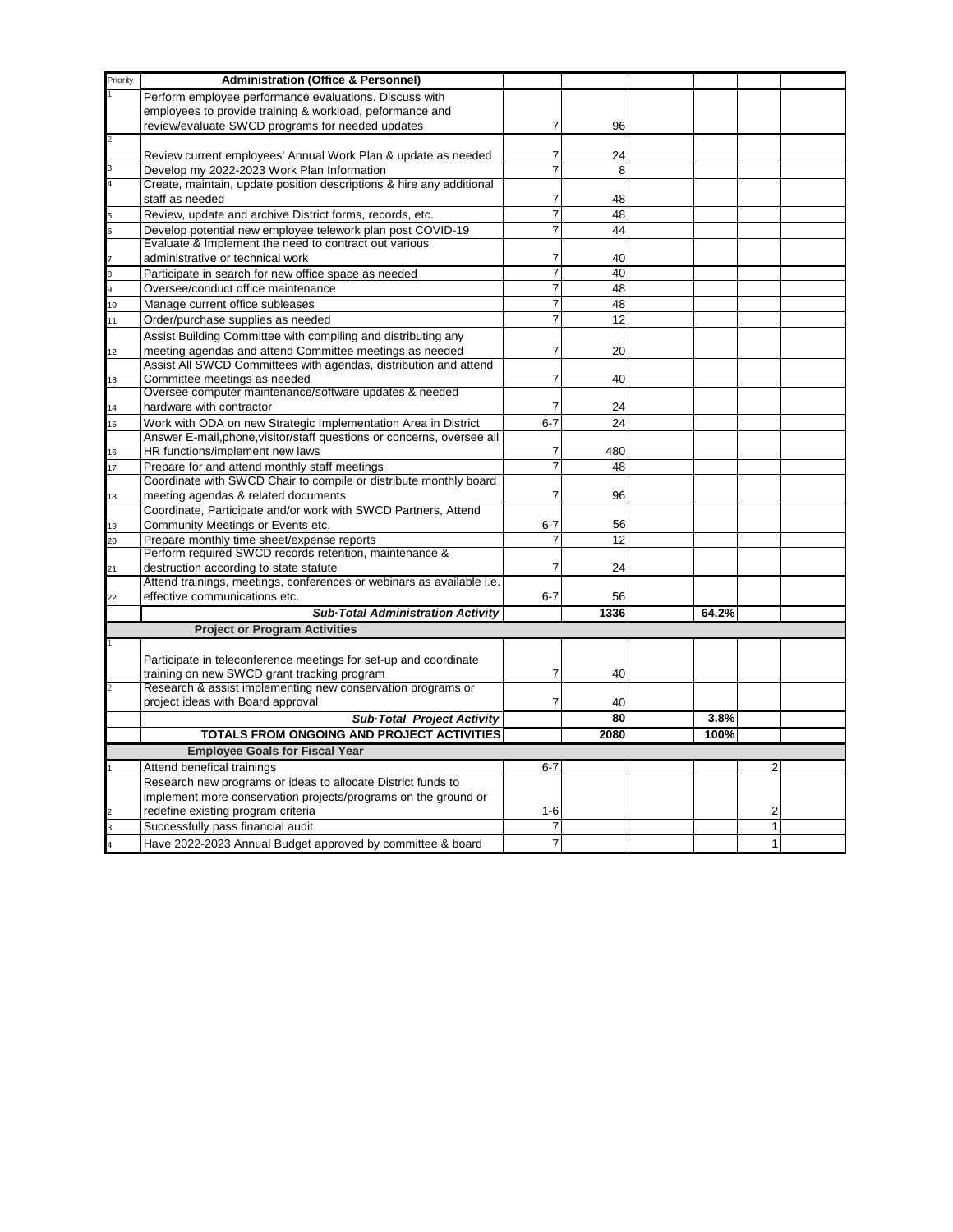|                           | MARION SWCD EMPLOYEE WORK PLAN 2021-2022                                                                                                                                                                           |                                                    |                                  |           |                 |                  |
|---------------------------|--------------------------------------------------------------------------------------------------------------------------------------------------------------------------------------------------------------------|----------------------------------------------------|----------------------------------|-----------|-----------------|------------------|
|                           | Name: Sarah Hamilton                                                                                                                                                                                               | <b>Full-Time</b><br>Equivalent (FTE)<br>Circle     | Yes)                             | No        |                 |                  |
|                           | Position: Restoration Project Coordinator                                                                                                                                                                          | <b>Total Full Time</b><br><b>Yearly Hours</b>      | 2080                             |           |                 |                  |
|                           | Circle one: Technical Administrative Education                                                                                                                                                                     | <b>Total Anticipated</b><br><b>Number of Hours</b> | 2080                             |           |                 |                  |
| <b>Personal Time</b>      |                                                                                                                                                                                                                    |                                                    |                                  |           |                 |                  |
|                           | <b>Activity/Task</b>                                                                                                                                                                                               | <b>Strategic Plan</b><br><b>Goal Number</b>        | <b>Anticipated #</b><br>of Hours | % of Time | Quantity        | Item<br>Complete |
|                           | Statutory holidays (10 days)                                                                                                                                                                                       | 7                                                  | 80                               | 3.85%     | 10              |                  |
|                           | Floater Day (Employee works more than 20 hrs per wk)                                                                                                                                                               | $\overline{7}$                                     | 8                                | 0.38%     | $\mathbf{1}$    |                  |
|                           | Annual Leave                                                                                                                                                                                                       | $\overline{7}$                                     | 80                               | 3.85%     | 10              |                  |
|                           | Sick Leave                                                                                                                                                                                                         | $\overline{7}$                                     | 56                               | 2.69%     | $\overline{7}$  |                  |
|                           | Other                                                                                                                                                                                                              | $\overline{7}$                                     | $\mathbf 0$                      | 0.00%     |                 |                  |
|                           | <b>Subtotal: Personal Time</b>                                                                                                                                                                                     |                                                    | 224                              | 10.77%    |                 |                  |
| <b>Ongoing Activities</b> |                                                                                                                                                                                                                    |                                                    |                                  |           |                 |                  |
|                           | Priority Activity/Task                                                                                                                                                                                             | <b>Strategic Plan</b><br><b>Goal Number</b>        | Anticipated #<br>of Hours        | % of Time | Quantity        | Item<br>Complete |
| 1                         | Administration: maintain files, assist with annual meeting, train new employees, teach GIS and tech skills to coworkers,<br>answer phone                                                                           | $\overline{7}$                                     | 52                               | 2.50%     |                 |                  |
| $\overline{2}$            | Attend trainings not related to specific topic below, ie. computer, first aid, etc.                                                                                                                                | $\overline{7}$                                     | 16                               | 0.77%     | $2$ or $3$      |                  |
| $\mathbf{1}$              | Attend staff meetings                                                                                                                                                                                              | $\overline{7}$                                     | 70                               | 3.37%     | 52              |                  |
|                           | <b>Subtotal: Ongoing Activity</b>                                                                                                                                                                                  |                                                    | 138                              | 6.63%     |                 |                  |
|                           | <b>Project and Program Activities</b>                                                                                                                                                                              |                                                    |                                  |           |                 |                  |
|                           | Priority Activity/Task                                                                                                                                                                                             | <b>Strategic Plan</b><br><b>Goal Number</b>        | Anticipated #<br>of Hours        | % of Time | <b>Quantity</b> | Item<br>Complete |
|                           |                                                                                                                                                                                                                    |                                                    |                                  |           |                 |                  |
|                           | <b>Conservation Planning and Technical Assistance</b>                                                                                                                                                              |                                                    |                                  |           |                 |                  |
| 1                         | Technical Assistance: conduct site visits, provide phone and email technical assistance, assist landowners and partners<br>with projects, plans, and other conservation concerns, tech meetings, and documentation | 1 thru 6                                           | 500                              | 24.04%    |                 |                  |
| $\mathbf{1}$              | LAP, SPG, and OWEB Grant Support: provide project development and grant writing assistance, oversee project<br>installation, create project reportse                                                               | 1 thru 6                                           | 600                              | 28.85%    |                 |                  |
| $\overline{2}$            | Native and Invasive Plants: Assist staff, partners, and landowners with invasive and native plant identification, reporting,<br>data collection, and the native plant sale                                         | 1, 3, 5, 6                                         | 100                              | 4.81%     |                 |                  |
| $\mathbf{2}$              | Technical support for partner committees and boards: CWMA, ODFW Tax Programs, NRCS Workgroups, etc.                                                                                                                | 1 thru 6                                           | 60                               | 2.88%     |                 |                  |
| 3                         | Other duties as assigned                                                                                                                                                                                           | 1 thru 6                                           | 99                               | 4.76%     |                 |                  |
|                           | Subtotal: Conservation Planning and Technical Assistance                                                                                                                                                           |                                                    | 1359                             | 65.34%    |                 |                  |
|                           | <b>Education &amp; Outreach</b>                                                                                                                                                                                    |                                                    |                                  |           |                 |                  |
| $\mathbf{1}$              | Plan and Host Plan for Your Land classes                                                                                                                                                                           | 6                                                  | 104                              | 5.00%     | $\overline{4}$  |                  |
| $\mathbf{z}$              | Create educational presentations, materials, and social media posts                                                                                                                                                | 6                                                  | 125                              | 6.01%     |                 |                  |
|                           | <b>Subtotal: Education &amp; Outreach</b>                                                                                                                                                                          |                                                    | 229                              | 11.01%    |                 |                  |
|                           | Diversity, Equity, and Inclusion                                                                                                                                                                                   |                                                    |                                  |           |                 |                  |
| 2                         | Chair monthly DEI Committee meetings and assist with staff conversations                                                                                                                                           | 6, 7                                               | 50                               | 2.40%     | 24              |                  |
| $\mathbf{2}$              | Assist with development of Regional DEI events                                                                                                                                                                     | 6                                                  | 50                               | 2.40%     | 4               |                  |
| $\mathbf{2}$              | Bring DEI training and events to Marion SWCD                                                                                                                                                                       | 6, 7                                               | 30                               | 1.44%     | $\overline{2}$  |                  |
|                           | Subtotal: Diversity, Equity, and Inclusion                                                                                                                                                                         |                                                    | 130                              | 6.25%     |                 |                  |
|                           | TOTALS FROM PROJECT AND PROGRAM ACTIVITIES                                                                                                                                                                         |                                                    | 1718                             | 82.60%    |                 |                  |
|                           | TOTALS FROM ONGOING ACTIVITIES                                                                                                                                                                                     |                                                    | 138                              | 6.63%     |                 |                  |
|                           | TOTALS FROM PERSONAL TIME                                                                                                                                                                                          |                                                    | 224                              | 10.77%    |                 |                  |
|                           | <b>TOTAL TIME</b>                                                                                                                                                                                                  |                                                    | 2080                             | 100.00%   |                 |                  |
|                           | <b>Employee Goals for Fiscal Year 2021-22</b>                                                                                                                                                                      |                                                    |                                  |           |                 |                  |
| 1                         |                                                                                                                                                                                                                    | 1 thru 7                                           |                                  |           |                 |                  |
| $\mathbf{1}$              | Increase my recruitment, retention, and diversity of LAP applications<br>Improve my capacity to assist cooperators with diverse conservation projects with education, job shadowing, and<br>research               | 1 thru 7                                           |                                  |           |                 |                  |
| $\mathbf{1}$              | Increase conservation projects within targeted areas of the distrcit through improved outreach and offerings                                                                                                       | 1 thru 7                                           |                                  |           |                 |                  |

**2** Continue developing a regional DEI group that will bring DEI training and events to Marion SWCD 7

**2019 - Updated Strategic Plan**

**1 - Water Quality**

**2 - Water Quantity**

**3 - Wetlands / Riparian**

**4 - Soil**

**5 - Native and Invasive Plant Management**

**6 - Education**

**7 - District Operations**